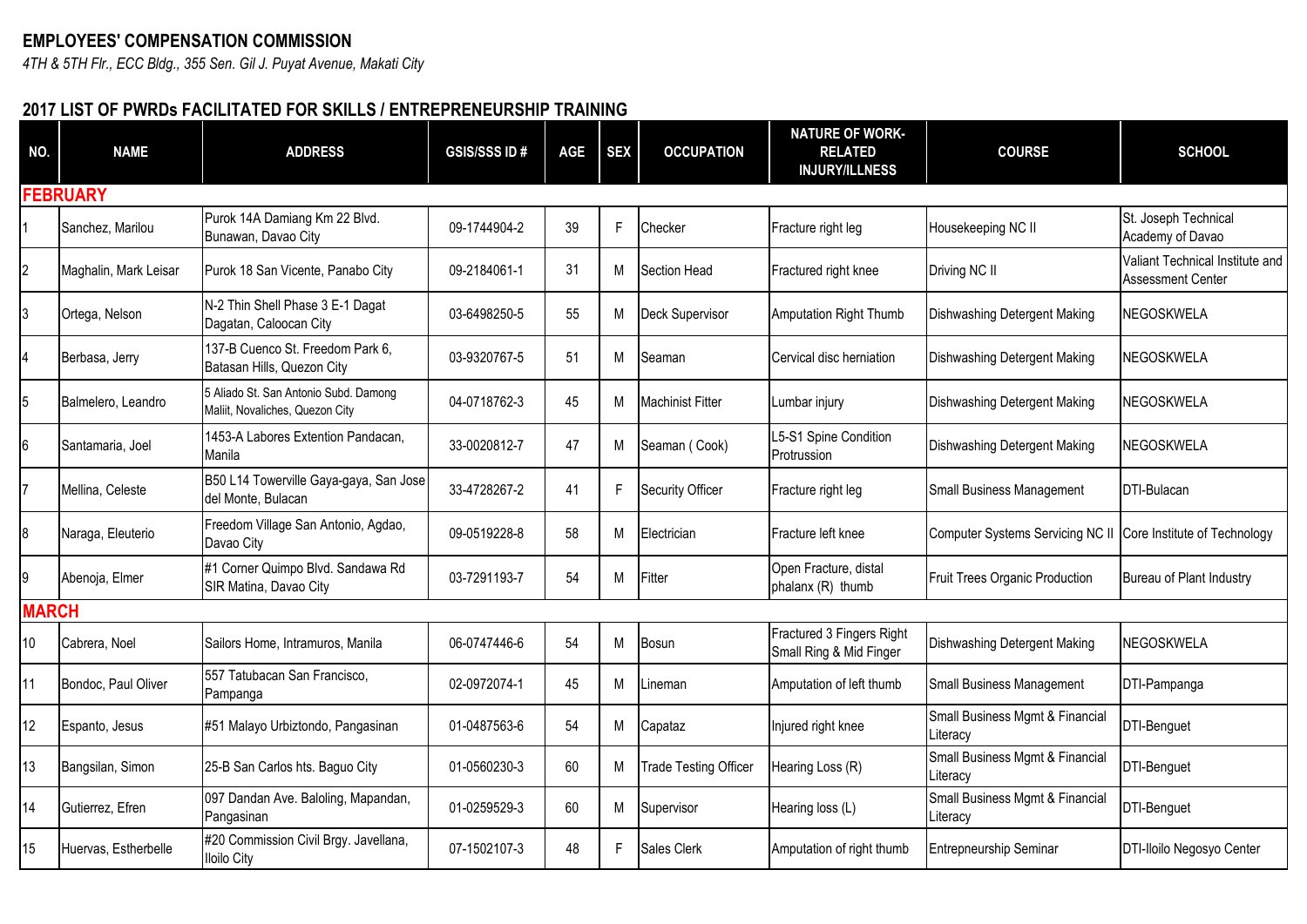| NO. | <b>NAME</b>           | <b>ADDRESS</b>                                                | <b>GSIS/SSS ID#</b> | <b>AGE</b> | <b>SEX</b> | <b>OCCUPATION</b>                   | <b>NATURE OF WORK-</b><br><b>RELATED</b><br><b>INJURY/ILLNESS</b>            | <b>COURSE</b>                                                            | <b>SCHOOL</b>               |
|-----|-----------------------|---------------------------------------------------------------|---------------------|------------|------------|-------------------------------------|------------------------------------------------------------------------------|--------------------------------------------------------------------------|-----------------------------|
| 16  | Comeda, Charlie       | Mambiranan Grande, Passi City                                 | 07-2050019-4        | 39         | M          | Able Seaman                         | Right knee injury                                                            | <b>Entrepneurship Seminar</b>                                            | DTI-Iloilo Negosyo Center   |
| 17  | Bondoc, Tanacio       | Prk 13 San Rafael Mabiga, Mabalacat<br>City, Pampanga         | 02-0965235-6        | 50         | М          | Asst. Bread Maker                   | Fractured right hand                                                         | Smalll Business Management                                               | DTI-Pampanga                |
| 18  | Singzon, Cornelio Jay | Brgy. Marvel, Evaquez St., Isabel, Leyte                      | 06-2202816-9        | 36         | М          | Seaman                              | Lumbar Injury                                                                | <b>Entrepreneurial Development</b><br>Training                           | DTI-Ormoc City              |
| 19  | Arellano, Freddie     | Brgy. Naghalin, Kananga, Leyte                                | 33-1260837-5        | 46         | М          | Coneyer Tender                      | Injury to forearm (L)                                                        | <b>Entrepreneurial Development</b><br>Training                           | <b>DTI-Ormoc City</b>       |
| 20  | Yuson, Reynaldo       | San Roque I, Ipil, Ormoc City                                 | 06-0456137-2        | 58         | М          | Mechanic Maintenance                | Lalleolar fracture, left                                                     | <b>Entrepreneurial Development</b><br>Training                           | <b>DTI-Ormoc City</b>       |
| 21  | Dosdos, Henry         | World vision village, Brgy. Linao, Ormoc<br>City              | 06-0927627-7        | 53         | M          | 2nd Engineer                        | Amputation of both arms                                                      | <b>Entrepreneurial Development</b><br>Training                           | <b>DTI-Ormoc City</b>       |
| 22  | Dejos, Juleto         | P-4 Campbagang, Barobo, Surigao del<br>Sur                    | 08-1964934-8        | 23         | М          | <b>Company Driver</b>               | Amputation of little & ring<br>finger (R)                                    | Livestock Livelihood Training                                            | Dept. of Agriculture-CARAGA |
| 23  | Cagang, Danilo        | Phase 13 Los Angeles, Butuan City                             | 08-0611728-1        | 55         | M          | Inspector                           | Fracture left knee                                                           | Livestock Livelihood Training                                            | Dept. of Agriculture-CARAGA |
| 24  | Murillo, Ricky        | Phase 1 Tambis, Barobo, Surigao del<br>Sur                    | 08-1957838-3        | 24         | M          | <b>Baker</b>                        | Burn injury (L & R hand)                                                     | Livestock Livelihood Training                                            | Dept. of Agriculture-CARAGA |
| 25  | Bucal, Jecie          | P-3A Manapa, Buenavista, Agusan del<br>Norte                  | 08-1225752-0        | 36         | М          | Machine Operator                    | Distolerization of tip finger<br>(L)                                         | Small Business Management Training<br>and Financial Awareness Seminar    | DOLE-NRCO 13                |
| 26  | Flores, Dante         | p-5 Silad Mahogany, Butuan City                               | 03-5877230-7        | 54         | M          | Lathe Technician                    | Injury left hand                                                             | Small Business Management Training<br>and Financial Awareness Seminar    | DOLE-NRCO 13                |
| 27  | Aboloc, Royland       | P-1 Brgy. 1 Cabiltes St. Cabadbaran<br>City, Agusan del Norte | 08-1528961-8        | 31         | М          | Able Seaman                         | Bilateral closed,<br>Intravadicular fracture                                 | Small Business Management Training<br>and Financial Awareness Seminar    | DOLE-NRCO 13                |
| 28  | Campomanes, Edwin     | D-ASCI Brgy. 1 Nasipit, Agusan del<br>Norte                   | 08-0765860-0        | 52         | M          | <b>Boiler Tender</b>                | Fracture closed complete<br>obligue displaced middle third<br>clavicle right | Small Business Management Training<br>and Financial Awareness Seminar    | DOLE-NRCO 13                |
| 29  | Lomocso, Christy Sol  | P-1B Dream Village Caloc-ann<br>Magallanes, Agusan del Norte  | 08-2321175-9        | 36         | F.         | Marketing Officer                   | Pott's fracture (right lower<br>foot)                                        | Small Business Management Training<br>and Financial Awareness Seminar    | DOLE-NRCO 13                |
| 30  | Capitulo, Sharon      | Aquino Page Village, Aranguren, Capas,<br>Tarlac              | 02-1903247-4        | 33         | F          | Weaver                              | Fracture left leg                                                            | <b>Small Business Management Training</b>                                | DTI-Pampanga                |
| 31  | Sangdaan, Andres      | Longlong Ouguis, La Trinidad, Benguet                         | 01-0456045-9        | 59         | М          | Supervisor                          | Blast injury, both hands                                                     | Entrepreneurial Training on Small<br>Business Mgmt. & Financial Literacy | DTI-Baguio City             |
| 32  | Dango, Peter          | 027 Upper Riverside, Ambiong, La<br>Trinidad, Benguet         | 01-0541870-4        | 59         | М          | Mill Supervisor                     | Noise Induced Hearing Loss                                                   | Entrepreneurial Training on Small<br>Business Mgmt. & Financial Literacy | DTI-Baguio City             |
| 33  | Menes, Isabelo        | Purok 3 Bagumbayan, Legazpi City                              | 05-0634122-1        | 43         | M          | <b>Truck Driver</b>                 | <b>Pulmonary Tuberculosis</b>                                                | Basic Retail ang Category<br>Management                                  | DOLE RO5                    |
| 34  | Cabais, Joyce         | Phase 4, Basud, Tabaco City                                   | 2003941893          | 36         | Е          | Jr. Member Sevice<br>Representative | <b>Pulmonary Tuberculosis</b>                                                | Basic Retail ang Category<br>Management                                  | DOLE RO5                    |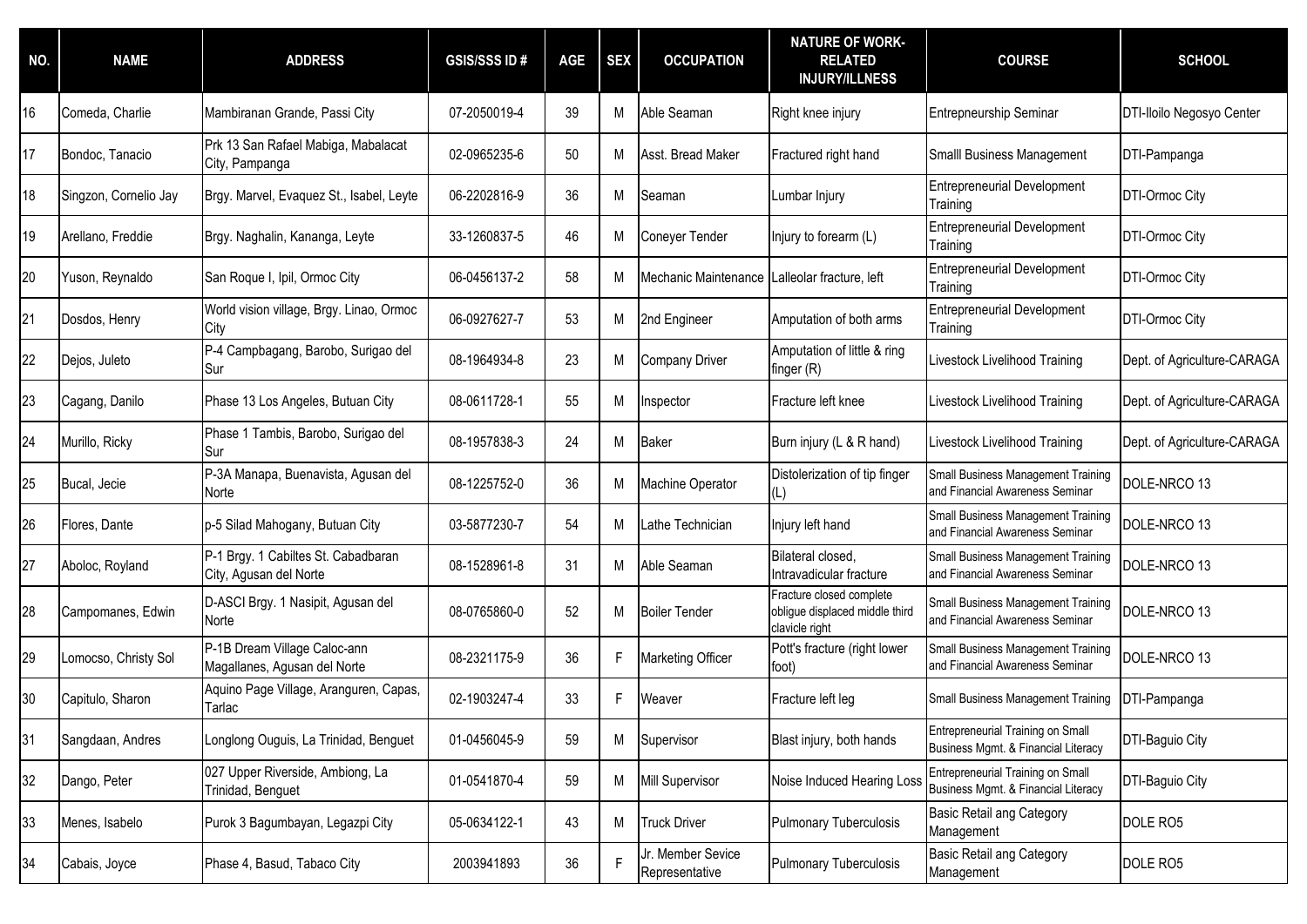| NO.          | <b>NAME</b>          | <b>ADDRESS</b>                                         | <b>GSIS/SSS ID#</b> | <b>AGE</b> | <b>SEX</b> | <b>OCCUPATION</b>         | <b>NATURE OF WORK-</b><br><b>RELATED</b><br><b>INJURY/ILLNESS</b>            | <b>COURSE</b>                                                               | <b>SCHOOL</b>                               |
|--------------|----------------------|--------------------------------------------------------|---------------------|------------|------------|---------------------------|------------------------------------------------------------------------------|-----------------------------------------------------------------------------|---------------------------------------------|
| 35           | Escaros, Leo         | Entico St. Tiris, Gubat, Sorsogon                      | 05-0847741-0        | 29         | М          | Oiler                     | Degenerative Disc Disease                                                    | <b>Basic Retail ang Category</b><br>Management                              | DOLE RO5                                    |
| 36           | Atun, Alwin          | Purok 6 Vrgy. 15, Marquez St., Legazpi<br>City         | 05-0889168-5        | 40         | М          | Panel Crew                | Cerebrovascular Accident                                                     | Basic Retail ang Category<br>Management                                     | DOLE RO5                                    |
| 37           | Barola, Jonas        | 1023 P-8 Brgy. 32 San Roque, Legazpi<br>City           | 04-0602825-9        | 50         | М          | <b>Security Guard</b>     | Cardiovascular Diseasr                                                       | Basic Retail ang Category<br>Management                                     | DOLE RO5                                    |
| 38           | Murillo, Alexander   | Purok 3 Brgy. Palanog, Camalig, Albay                  | 33-2542336-9        | 40         | M          | Dump Truck Driver         | Lumbar injury                                                                | Auto-Mechanic Servicing                                                     | DOLE RO5                                    |
| <b>APRIL</b> |                      |                                                        |                     |            |            |                           |                                                                              |                                                                             |                                             |
| 39           | Miñao, Eduardo       | Zone 5, Ayala, Zamboanga City                          | 10-0951097-2        | 27         | M          | Machinist                 | Amputation of 5th finger (R)                                                 | Basic Training on Hog Raising                                               | Dept. of Agriculture-<br>Zamboanga City     |
| 40           | Gallardo, Rolyn      | Carlatan, San Fernando City, La Union                  | 01-1061599-0        | 42         | F          | Cashier                   | Fracture right leg                                                           | Bread and Pastry Production NC II                                           | Lorma Colleges                              |
| 41           | Magnampo, Abelardo   | Marquez St. Brgy 14 Ilawod, Legazpi City               | 03-2616745-2        | 65         | M          | Driver                    | Cerebral infarction                                                          | Basic Retail ang Category<br>Management                                     | DOLE RO5                                    |
| 42           | Lapus, Edmund        | Mosa St. Brgy 5, Camalig, Albay                        | 08-1058988-9        | 45         | М          | Seaman                    | L4-L5/ L5-S1                                                                 | <b>Financial Awareness and Small</b><br><b>Business Management Training</b> | DOLE RO5                                    |
| 43           | Turno, Joevanie      | Zone 9 Cugman, Cagayan de Oro City                     | 08-1423162-5        | 40         | M          | Welder                    | Fracture left tibia fibula                                                   | Heavy Equipment Operation NC II                                             | TESDA 10                                    |
| 44           | Inyaca, Sandy        | Tabio, Mankayan, Benguet                               | 01-1417780-3        | 39         | M          | Mucker                    | Lumbar spine and fracture<br>Iribs                                           | Small Business Management and<br><b>Financial Literacy</b>                  | DTI-Benguet                                 |
| 45           | Nanali, Jerry        | Del Pilar 285 St. Telbang, Bayambang,<br>Pangasinan    | 01-0690039-2        | 53         | M          | Mill Operator             | Lumbar disc disease                                                          | Small Business Management and<br><b>Financial Literacy</b>                  | DTI-Benguet                                 |
| 46           | Sinoy, Chenie        | Purok Paradise Brgy. Tambler, General<br>Santos City   | 09-3898655-5        | 21         | F.         | Packer                    | Injured arm and leg                                                          | <b>Computer Hardware Servicing NC</b>                                       | Passionist Technological<br>institute, Inc. |
| 47           | Ricablanca, Rodolfo  | Brgy. Fatima, General Santos City                      | 09-2590572-7        | 40         | M          | Desheller                 | Multiple lacerated wound and<br>partial nail avulsion of 5th digit<br>finger | <b>Automotive Transport Services</b>                                        | Passionist Technological<br>institute, Inc. |
| 48           | Basilio, Normito Jr. | San Felipe, San Fernando City,<br>Pampanga             | 02-1938631-1        | 32         | M          | Preventive<br>Maintenance | Fracture clavicle left                                                       | Small Business Management<br>Training                                       | DTI-Pampanga                                |
| 49           | Pamintuan, Wilson    | B17 L8-A Sta. Lucia Resettlement<br>Magalang, Pampanga | 03-8279250-2        | 49         | М          | Senior Lineman            | Amputation of righ foot                                                      | Small Business Management<br>Training                                       | DTI-Pampanga                                |
| 50           | Ocampo, Raul         | 202 Purok 2 San Pedro 2 Magalang,<br>Pampanga          | 02-0978848-2        | 50         | M          | Teller II                 | Injured left leg                                                             | <b>Small Business Management</b><br>Training                                | DTI-Pampanga                                |
| 51           | Navarro, Ronaldo     | B9 L15 Clement St. Sta. Cruz Porac,<br>Pampanga        | 02-0985375-7        | 49         | M          | Lineman II                | Multiple Physical Injury                                                     | <b>Small Business Management</b><br>Training                                | DTI-Pampanga                                |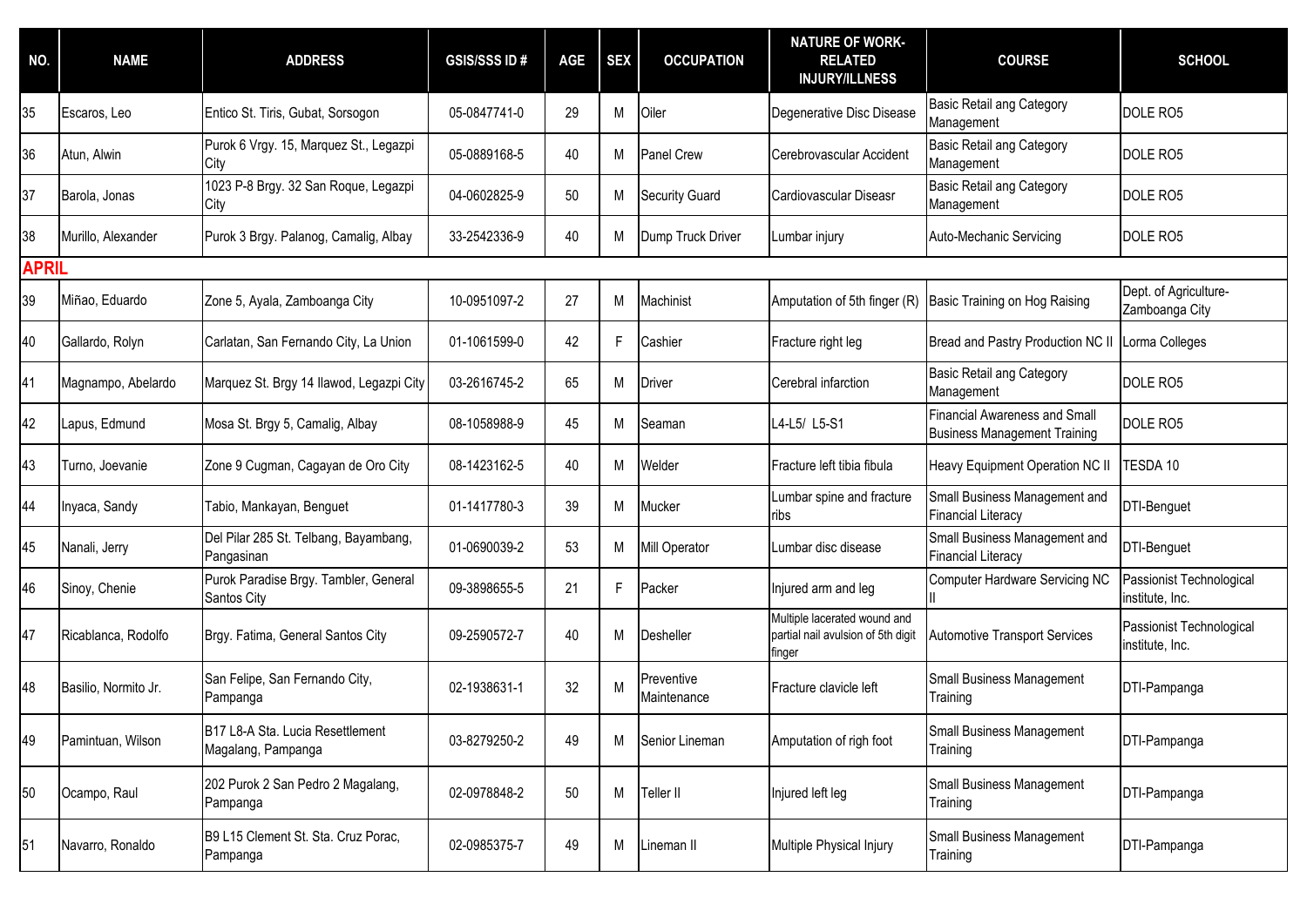| NO.        | <b>NAME</b>          | <b>ADDRESS</b>                                                     | <b>GSIS/SSS ID#</b> | <b>AGE</b> | <b>SEX</b> | <b>OCCUPATION</b>          | <b>NATURE OF WORK-</b><br><b>RELATED</b><br><b>INJURY/ILLNESS</b> | <b>COURSE</b>                                            | <b>SCHOOL</b>                                  |
|------------|----------------------|--------------------------------------------------------------------|---------------------|------------|------------|----------------------------|-------------------------------------------------------------------|----------------------------------------------------------|------------------------------------------------|
| 52         | Mallari, Pablo Jr.   | 414 San Lucas St., Sto Domingo,<br><b>Angeles City</b>             | 02-1349318-3        | 49         | M          | Load Surveyor              | Injured left ankle                                                | <b>Small Business Management</b><br>Training             | DTI-Pampanga                                   |
| 53         | Roque, Roberto       | 249 Masamat, Mexico, Pampanga                                      | 02-0976033-2        | 47         | M          | Service Lineman            | Metacarpophalangeal joints<br>(L-thumb)                           | Small Business Management<br>Training                    | DTI-Pampanga                                   |
| 54         | Bognot, Raul         | 78 Sylvia St. Nepo Subd., Angeles City                             | 02-1260438-8        | 50         | М          | Junior Lineman             | Physical injury secondary to<br>fall                              | <b>Small Business Management</b><br>Training             | DTI-Pampanga                                   |
| <b>MAY</b> |                      |                                                                    |                     |            |            |                            |                                                                   |                                                          |                                                |
| 55         | Gamo, Marciano       | Purok 6 Teacher's Camp, Baguio City                                | 035343403-5         | 62         | М          | Mechanic                   | Lacerated right palm                                              | Small Business Management &<br><b>Financial Literacy</b> | <b>DTI-Benguet</b>                             |
| 56         | Rentor, Jose Jorge   | P2 Brgy. Rd Matabao, Buenavista,<br>Agusan del Norte               | 08-0718516-0        | 52         | М          | Seaman/Fitter              | Injury of left index and<br>thumb                                 | <b>Entrepreneuiral Development</b><br>Training           | OWWA-NCR                                       |
| 57         | Gomez, Regino        | Purok 4 Tugas Brgy. Riangle Flying A<br>Nasipit, Asgusan del Norte | 03-9766571-8        | 48         | M          | Pumpman                    | Burn injury                                                       | Small Business Management<br>Training                    | <b>DTI-Butuan City</b>                         |
| 58         | Tello, Kevin         | P-Manguimbuhaton, Agusan Pequeno,<br><b>Butuan City</b>            | 08-2294897-1        | 23         | M          | Merchandiser               | Spinal cord injury                                                | <b>Small Business Management</b><br>Training             | <b>DTI-Butuan City</b>                         |
| 59         | Reboquio, Antonio    | 362 Abao St. Brgy. 5 Nasipit, Agusan del<br>Norte                  | 06-0614666-9        | 58         | M          | Able Seaman                | Injury of lumbar spine                                            | <b>Small Business Management</b><br>Training             | <b>DTI-Butuan City</b>                         |
| 60         | Ordiz, Marlo John    |                                                                    | 08-1573006-0        | 31         | M          | Packing Crew               | Face and Right leg multiple<br>abrasion                           | <b>Entrepreneurial Development</b><br>Training           | DTI Negosyo Center Meidna,<br>Misamis Oriental |
| 61         | Acejo, Domedes JR.   | P-2, Brgy. 24-A pa2 Village, Gingoog City                          | 08-1654460-8        | 29         | М          | Packing Crew               | shoulder abrasive wound                                           | <b>Entrepreneurial Development</b><br>Training           | DTI Negosyo Center Meidna,<br>Misamis Oriental |
| 62         | Roquero, Richard     | P-6 Tambagan Medina                                                | 08-1873995-8        | 29         | М          | Dryer Cleaner              | lacerated wound right arm                                         | <b>Entrepreneurial Development</b><br>Training           | DTI Negosyo Center Meidna,<br>Misamis Oriental |
| 63         | Dancela. Romel       | Medina, Misamis Oriental                                           | 08-1060300-8        | 40         | М          | <b>Bag Filler</b>          | face right side, abrasive<br>wound                                | <b>Entrepreneurial Development</b><br>Training           | DTI Negosyo Center Meidna,<br>Misamis Oriental |
| 64         | Salcedo, Ellen       | Mega Heights, Gusa CDO                                             | 08-0989608-8        | 48         | М          | Factory worker             | lacerated wound                                                   | <b>Entrepreneurial Development</b><br>Training           | DTI Negosyo Center Meidna,<br>Misamis Oriental |
| 65         | Para, Archie         | P-7 Tlisay Gingoog City, Misamis<br>Oriental                       | 08-1430552-2        | 34         | M          | <b>Construction Worker</b> | electric burn and contusion                                       | <b>Entrepreneurial Development</b><br>Training           | DTI Negosyo Center Meidna,<br>Misamis Oriental |
| 66         | Rago, Rey Walter     | P-2 Brgy. 24-A Gingoog City                                        | 08-1682140-2        | 29         | М          | <b>Bag Filler</b>          | left arm - sprain                                                 | <b>Entrepreneurial Development</b><br>Training           | DTI Negosyo Center Meidna,<br>Misamis Oriental |
| 67         | Borja JR., Alejandro | P-5 South Pob. Medina                                              | 08-0554043-5        | 56         | M          | Packing Crew               | lacerated wound palm                                              | <b>Entrepreneurial Development</b><br>Training           | DTI Negosyo Center Meidna,<br>Misamis Oriental |
| 68         | Capistramo, Charlie  | P-1 Maaras Medina, Misamis Oriental                                | 08-1650843-7        | 30         | M          | Labor                      | abrasive wound                                                    | <b>Entrepreneurial Development</b><br>Training           | DTI Negosyo Center Meidna,<br>Misamis Oriental |
| 69         | Tuba, Aaron          | P#7 Brgy. Talisay, Gingoog City                                    | 08-1433454-8        | 33         | M          | MIS-Technician             | lacerated both hands, neck<br>pain, knee, back pain               | <b>Entrepreneurial Development</b><br>Training           | DTI Negosyo Center Meidna,<br>Misamis Oriental |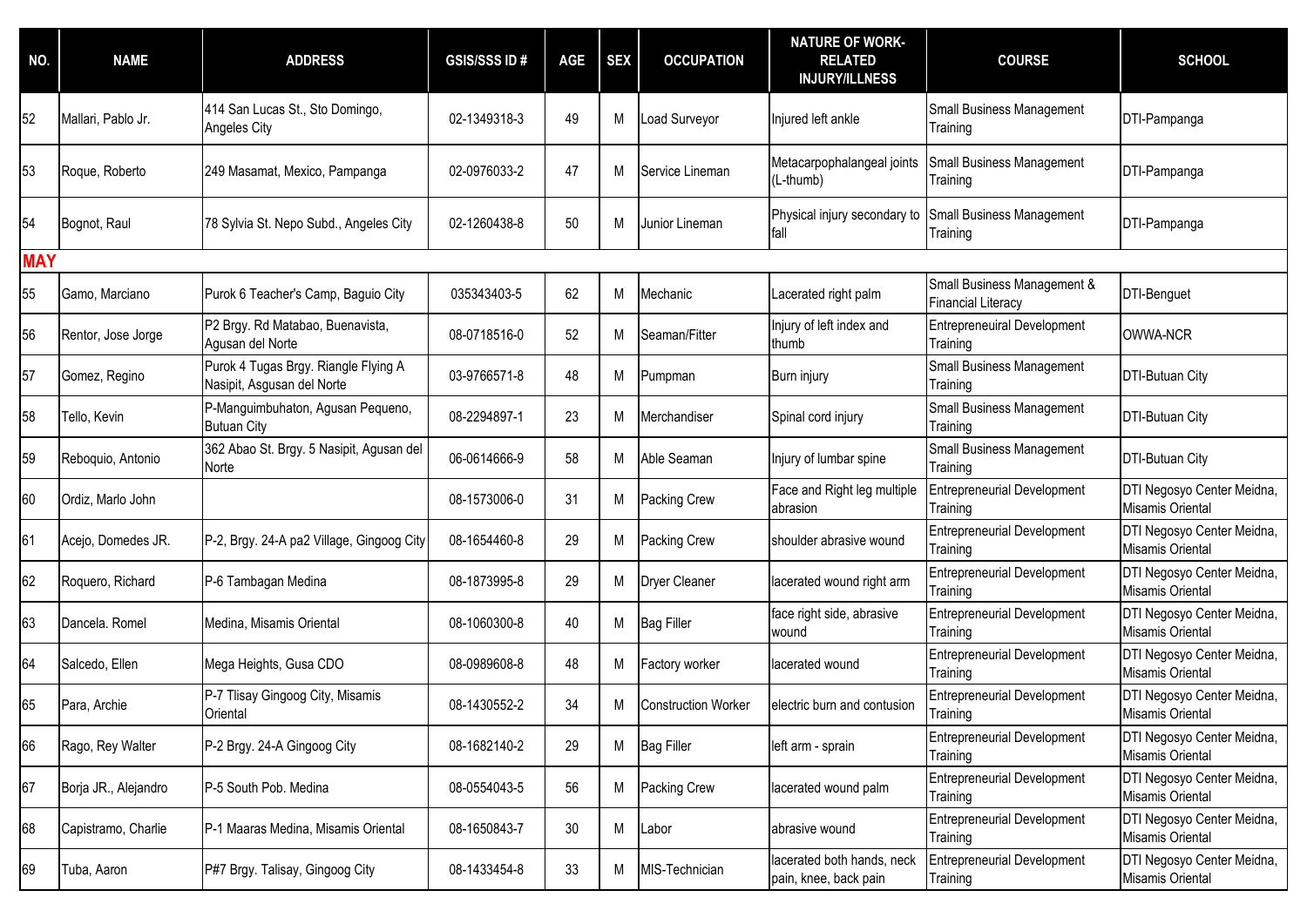| NO.         | <b>NAME</b>               | <b>ADDRESS</b>                                                      | <b>GSIS/SSS ID#</b> | <b>AGE</b> | <b>SEX</b> | <b>OCCUPATION</b>        | <b>NATURE OF WORK-</b><br><b>RELATED</b><br><b>INJURY/ILLNESS</b> | <b>COURSE</b>                                                                                       | <b>SCHOOL</b>                                         |
|-------------|---------------------------|---------------------------------------------------------------------|---------------------|------------|------------|--------------------------|-------------------------------------------------------------------|-----------------------------------------------------------------------------------------------------|-------------------------------------------------------|
| 70          | Aguilar, Edwin            | Agay-ayan Phase 2, Gingoog City,<br>Misamis Oriental                | 08-0977609-8        | 46         | M          | Shift Mechanic           | left thumb wound                                                  | <b>Entrepreneurial Development</b><br>Training                                                      | DTI Negosyo Center Meidna,<br>Misamis Oriental        |
| 71          | Babarin, Rodolfo          | Brgy. 22A Sunwell Apartment Gingoog<br>City                         | 08-2025894-8        | 50         | М          | Genset Operator          | near total amputation left leg<br>secondary to open fracutre      | <b>Entrepreneurial Development</b><br>Training                                                      | DTI Negosyo Center Meidna,<br><b>Misamis Oriental</b> |
| 72          | Ouano, Salvador           | L28 B15 S Broke 1 San Francisco,<br>Gneral Trias, Cavite            | 33-0562186-4        | 56         | М          | Seaman/Plumber           | Mild Degenerative Disc<br><b>Bulges</b>                           | Hog Raising                                                                                         | NEGOSKWELA                                            |
| 73          | Alaurin, Jomar            | Purok 3 Tinago St., Buyuan, Legazpi City                            | 05-0676678-3        | 33         | М          | <b>Security Guard</b>    | Fracture of shaft of femur,<br>right                              | <b>Basic Retail ang Category</b><br>Management                                                      | DOLE RO <sub>5</sub>                                  |
| 74          | Monticalvo, Reymondo      | FVR Village, Brgy. Fatima, Gen. Santos<br>City                      | 09-3309205-9        | 28         | M          | Desheller                | aceration of left point finger Shielded Metal Arc Welding         |                                                                                                     | Passionist Technological<br>institute, Inc.           |
| 75          | Mariano, Joselito         | Brgy. Turod, Reina Mercedes, Isabela                                | 01-1971150-7        | 30         | М          | Lineman                  | Amputation of both arms                                           | Hog Raising                                                                                         | Municipality of Reina<br>Mercedes, Isabela            |
| 76          | Delosa, Ariel             | Villa Kananga, Butuan City                                          | 08-1486654-0        | 29         | М          | Forklift Operator        | Acute angle closure<br>glaucoma                                   | Small Business Management<br>Training                                                               | <b>DTI-Butuan City</b>                                |
| 77          | Gatchalian, Maria Ernelda | 354 Batangas St. Mt. View Subd.<br>Balibago, Angeles City, Pampanga | 02-1316294-2        | 49         | F.         | Teller II                | Multiple physical injury                                          | <b>Small Business Management</b><br>Training                                                        | DTI-Pampanga                                          |
| 78          | Remegio, Benjamin Paul    | Limay, Bataan                                                       | 02-1479341-7        | 37         | М          | Carpenter                | Hand injury                                                       | <b>Small Business Management</b><br>Training                                                        | DTI-Pampanga                                          |
| 79          | De Leon, Michael          | San Fernando City, Pampanga                                         | 02-2624309-4        | 35         | М          | Carpenter                | Hand injury                                                       | <b>Small Business Management</b><br>Training                                                        | DTI-Pampanga                                          |
| 80          | Garcia, Melvin            | #73 San Andres St. San Angelo Subd.<br>Angeles City, Pampanga       | 02-1794123-7        | 36         | М          | Carpenter                | Hand injury                                                       | <b>Small Business Management</b><br>Training                                                        | DTI-Pampanga                                          |
| 81          | Diaz, Alberto             | Trinidad Village, Bacolor, Pampanga                                 | 03-6649388-5        | 54         | М          | <b>General Clerk II</b>  | Head injury                                                       | <b>Small Business Management</b><br>Training                                                        | DTI-Pampanga                                          |
| <b>JUNE</b> |                           |                                                                     |                     |            |            |                          |                                                                   |                                                                                                     |                                                       |
| 82          | Ballo, Arnold             | P-Narra Quezon, Surigao City                                        | 08-0933127-1        | 45         | M          | <b>Security Guard</b>    | Laceration of tendon                                              | Smail Business Management<br><b>Training and Financial Awareness</b><br>Smain Business ivianagement | NRCO-Caraga                                           |
| 83          | Otom, Gerry               | Purok 3B Manapa, Buenavista, Agusan<br>del Norte                    | 08-1645515-3        | 27         | М          | <b>Bandsaw Operator</b>  | Amputation of left thumb                                          | <b>Training and Financial Awareness</b><br><b>Caminar</b>                                           | NRCO-Caraga                                           |
| 84          | Morales, Angelus          | Brgy. Babag, P-4, Butuan City                                       | 33-1544265-1        | 44         | М          | Seaman                   | Cerebrovascular Disease                                           | Hog Raising                                                                                         | <b>B-Meg Butuan City</b>                              |
| 85          | Guyo, Ricardo             | Philex Mines, Padcal Camp 3, Tuba,<br>Benguet                       | 01-0569477-7        | 59         | М          | Miner                    | Noice-Induced Hearing Loss                                        | Small Business Management and<br><b>Financial Literacy</b>                                          | DTI-Baguio City                                       |
| 86          | Catawe, Serafino          | Philex, Padcal Tuba, Benguet                                        | 01-0687465-1        | 53         | M          | <b>Underground Miner</b> | Noice-Induced Hearing Loss                                        | Small Business Management and<br><b>Financial Literacy</b>                                          | DTI-Baguio City                                       |
| 87          | Amgasen, Victor           | Philex, Padcal Tuba, Benguet                                        | 01-0825951-7        | 48         | M          | Plant Mechanic           | Acute Low Back Pain                                               | Small Business Management and<br><b>Financial Literacy</b>                                          | DTI-Baguio City                                       |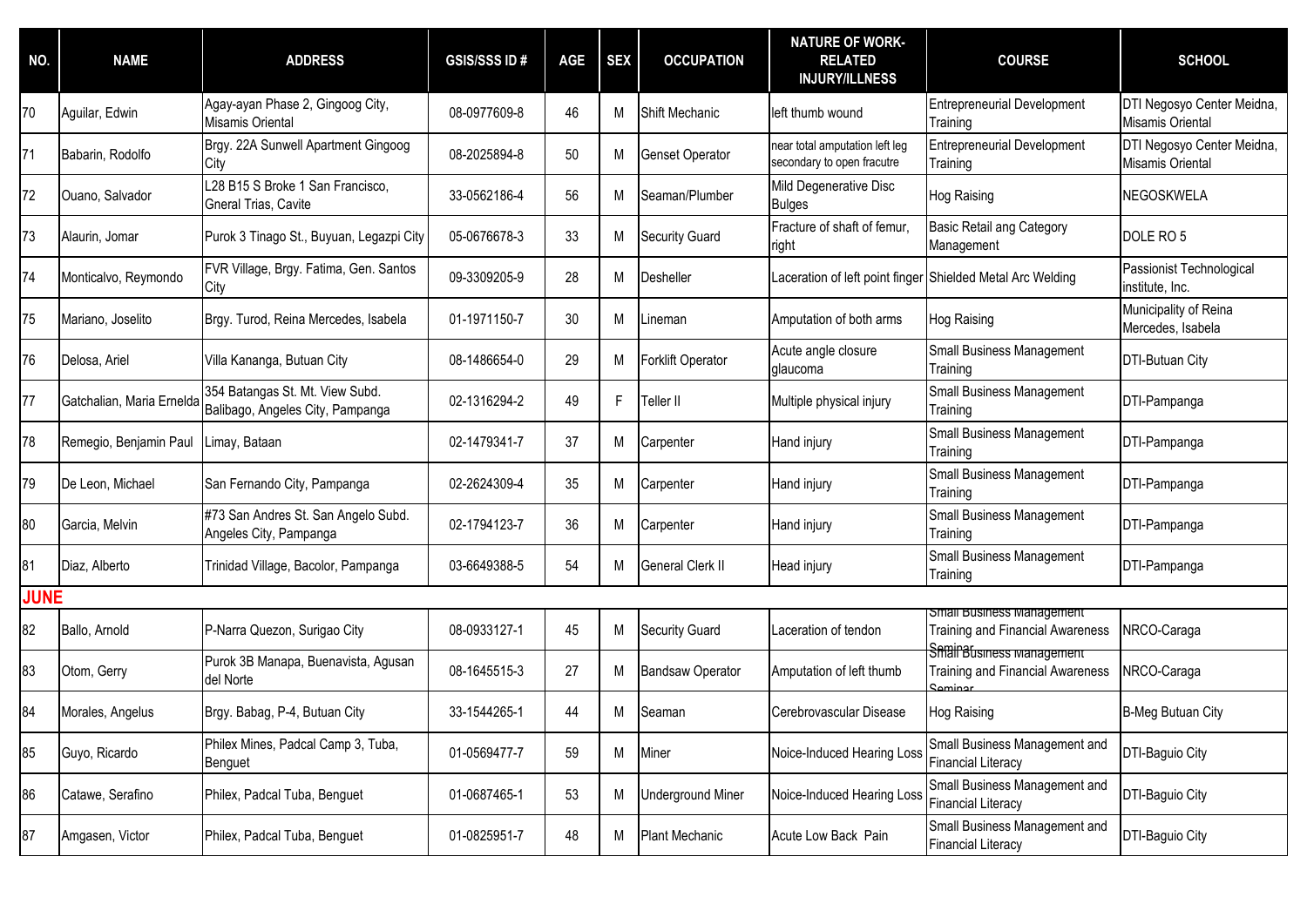| NO.         | <b>NAME</b>            | <b>ADDRESS</b>                                                         | <b>GSIS/SSS ID#</b> | AGE | <b>SEX</b> | <b>OCCUPATION</b>                    | <b>NATURE OF WORK-</b><br><b>RELATED</b><br><b>INJURY/ILLNESS</b> | <b>COURSE</b>                                | <b>SCHOOL</b>                                          |
|-------------|------------------------|------------------------------------------------------------------------|---------------------|-----|------------|--------------------------------------|-------------------------------------------------------------------|----------------------------------------------|--------------------------------------------------------|
| 88          | Dulay, Marjorie        | #30D Cordillera rd. San Carlos Heights<br>Brgy. Irisan, Baguio City    | 01-1109927-2        | 40  | F.         | <b>Hand Sewer</b>                    | Frature, closedc complete<br>tibia, left                          | <b>Baking</b>                                | <b>OMG!</b> Sweets                                     |
| 89          | Belen, Lolita          | #26 Purok 7 Bakakeng Norte, Baguio<br>City                             | 01-0602723-3        | 56  | F.         | Admin Assistant                      | Lumbosacral instability                                           | <b>Baking</b>                                | <b>OMG!</b> Sweets                                     |
| 90          | Quinco, Ramulfo        | Purok Saludin Labangal, General Santos<br>City                         | 09-0558326-6        | 55  | М          | <b>Truck Driver</b>                  | Cervical Stenosis C3-C5<br>Segment                                | Electrical Installation and<br>Maintenance   | Passionist Technological<br>institute, Inc.            |
| 91          | Desapor, Jed           | Brgy. Fatima, General Santos City                                      | 09-3309214-3        | 26  | М          | Machine Operator                     | Fracture left index & middle<br>finger                            | Electrical Installation and<br>Maintenance   | Passionist Technological<br>institute, Inc.            |
| 92          | Tadeo, Dennis          | 3374 2nd St. V. Mapa Extension<br>Barangay 601 Zone 59 Sta Mesa Manila | 33-2894191-6        | 38  | M          | <b>Escort Guard</b> (Armored<br>Car) | Amputation of Left Thumb                                          | <b>Hog Raising</b>                           | NEGOSKWELA                                             |
| 93          | Peralta, Elma          | Dalangayan Este, City of San Fernando,<br>La Union                     | 01-1373633-9        | 40  | М          | Laundry Woman                        | Fractured left thigh and<br>knee, and hand                        | Cookery NC II                                | La Union College of Science<br>and Technology          |
| 94          | Escobar, Rhamcel       | Brgy. II, City of San Fernando, La Union                               | 04-3649030-7        | 22  | М          | Maintenance                          | Amputation of left index and<br>middle finger                     | Automotive Servicing NC II                   | Central Ilocandia College of<br>Science and Technology |
| 95          | Ortega, Mark Christian | 6250 CF Natividad Purok 6 Mapulang<br>Lupa Valenzuela City             | 04-17349998         | 31  | М          | Press Operator                       | Amputation Right Index<br>Finger                                  | Soap Making Detergent                        | <b>NEGOSKWELA</b>                                      |
| 96          | Pancho, Pansoliano     | 121 9th Avenue West Grace Park                                         | 03-4775067-3        | 59  | М          | Warehouse Man                        | Fractured Middle Third Tibia Soap Making Detergent                |                                              | <b>NEGOSKWELA</b>                                      |
| 97          | Bianson, Joshua        | 1552 Jesus St., Brgy. Pulong hulo,<br>Angeles City, Pampanga           | 34-5921218-7        | 20  | М          | Weaver                               | Laceration of 3rd digit finger,<br>left                           | Small Business Management<br>Training        | DTI-Pampanga                                           |
| <b>JULY</b> |                        |                                                                        |                     |     |            |                                      |                                                                   |                                              |                                                        |
| 98          | Lopez, Kristian        | 3201 9th St. Brgy. Ninoy Aquino,<br>Angeles City, Pampanga             | 02-3881019-8        | 20  | М          | Factory worker                       | Injured left hand                                                 | <b>Small Business Management</b><br>Training | DTI-Pampanga                                           |
| 99          | Coyoca, Constancio     | Purok Mauswagon, brgy. Labangal, Gen.<br>Santos City                   | 07-0628871-5        | 60  | М          | <b>Truck Driver</b>                  | Cerebrovascular Accident                                          | <b>Start Your Own Business Seminar</b>       | Passionist Technological<br>Institute, Inc.            |
| 100         | Barbero, Arnold        | Purok Bayanihan, Brgy. San Isidro, Gen.<br>Santos City                 | 09-1563279-6        | 35  | M          | Company Driver                       | Fractured right foot                                              | <b>Start Your Own Business Seminar</b>       | Passionist Technological<br>Institute, Inc.            |
| 101         | Pineda, Helwin         | Purok Maghiusa Pob. Polomolok, South<br>Cotobato                       | 09-1132362-7        | 48  | М          | Security Guard                       | Fractured left knee                                               | <b>Start Your Own Business Seminar</b>       | Passionist Technological<br>Institute, Inc.            |
| 102         | Leo Javier             | San Pedro St. Lagao, General Santos<br>City                            | 09-1712117-9        | 36  | М          | <b>Company Driver</b>                | Mild Disc Narrowing, L5-L1,<br>Lumbar Spondylosis                 | <b>Start Your Own Business Seminar</b>       | Passionist Technological<br>Institute, Inc.            |
| 103         | Rojo, Fernando         | B20 Brgy. Fatima, 3rd IN, General<br>Santos City                       | 09-1095678-1        | 47  | M          | Laborer                              | Fractured left leg                                                | Start Your Own Business Seminar              | Passionist Technological<br>Institute, Inc.            |
| 104         | Orillosa, Edgar        | Upper Acharon, Calumpang, General<br>Santos City                       | 09-2112822-3        | 42  | M          | Logistic Checker                     | Amputation of left 5th digit<br>finger                            | Start Your Own Business Seminar              | Passionist Technological<br>Institute, Inc.            |
| 105         | Seguisa, Helen         | B2 L39 Malesedo Homes, Phase 3-A,<br><b>General Santos City</b>        | 09-1657665-7        | 45  | F.         | Dietary Staff                        | Fracture left arm/hand                                            | <b>Start Your Own Business Seminar</b>       | Passionist Technological<br>Institute, Inc.            |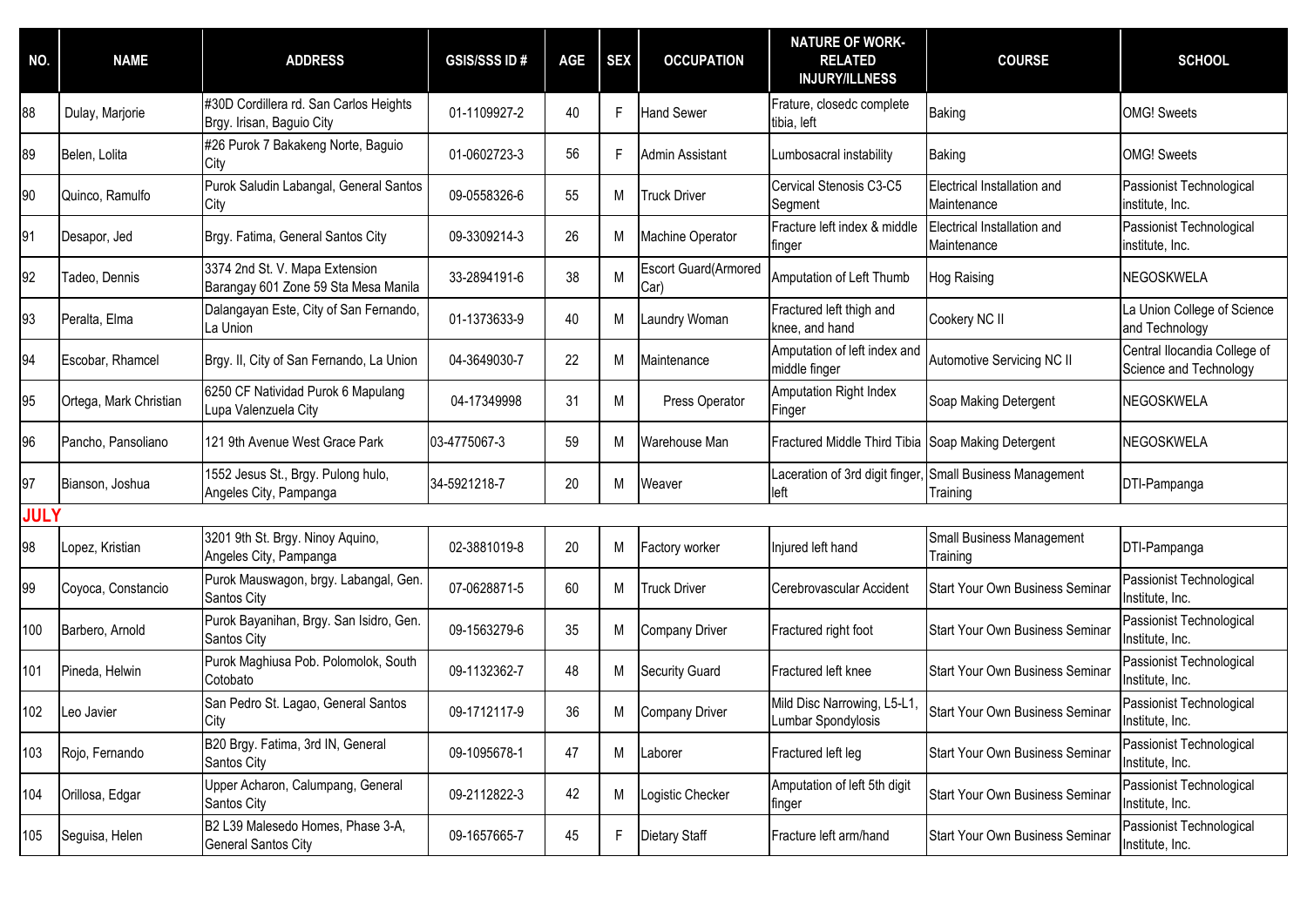| NO. | <b>NAME</b>          | <b>ADDRESS</b>                                                                | <b>GSIS/SSS ID#</b> | <b>AGE</b> | <b>SEX</b> | <b>OCCUPATION</b>                | <b>NATURE OF WORK-</b><br><b>RELATED</b><br><b>INJURY/ILLNESS</b> | <b>COURSE</b>                                                                            | <b>SCHOOL</b>                               |
|-----|----------------------|-------------------------------------------------------------------------------|---------------------|------------|------------|----------------------------------|-------------------------------------------------------------------|------------------------------------------------------------------------------------------|---------------------------------------------|
| 106 | Sumili, Jose Danny   | B26 L11 Dona Soledad Phase 2-B<br><b>General Santos City</b>                  | 09-1346612-6        | 53         | M          | Chief Cook                       | Mild lumbar spondylosis                                           | <b>Start Your Own Business Seminar</b>                                                   | Passionist Technological<br>Institute, Inc. |
| 107 | Genciana, Jefferson  | B4 L8 Purok 13-A, MC, Brgy. Fatima,<br><b>General Santos City</b>             | 33-6772773-5        | 39         | М          | Able Seaman                      | Fractured right ankle                                             | Start Your Own Business Seminar                                                          | Passionist Technological<br>Institute, Inc. |
| 108 | Masaglang, Enrique   | Purol I Extension, B'laan Community<br>Village, Labangal, General Santos City | 09-2302693-8        | 41         | M          | <b>Security Guard</b>            | Bicondylar tibial plateau<br>fracture                             | <b>Start Your Own Business Seminar</b>                                                   | Passionist Technological<br>Institute, Inc. |
| 109 | Rola, Rosenda        | Purok Upper Putting Bato, Calumpang,<br>Gen. Santos City                      | 09-1327312-8        | 55         | М          | <b>Production Worker</b>         | Fractured left leg                                                | <b>Start Your Own Business Seminar</b>                                                   | Passionist Technological<br>Institute, Inc. |
| 110 | Cadorna, Ronnilo     | 2066 Senerez St. San Andres Bukid,<br>Manila                                  | 33-3256172-2        | 46         | M          | Seaman                           | Injured right elbow and<br>fractured right wrist                  | Soap Makig                                                                               | Ultima Entrepinoy                           |
| 111 | Punzalan, Anna Marie | 1534 Int. 10 Canonigo St., Paco, Manila                                       | 33-4850613-7        | 36         | F.         | Pomodizer                        | Lumbar Spine Injury                                               | Soap Makig                                                                               | <b>Ultima Entrepinoy</b>                    |
| 112 | Alvarado, Michael    | Proper Vito, Barili, Cebu                                                     | 06-2695728-1        | 32         | M          | Rigger/Assistant<br>Operator     | Closed Fractured Wound (L)<br>Foot Distal Fibula                  | <b>Hog Raising</b>                                                                       | <b>NRU Trading</b>                          |
| 113 | Gannaban, Edgar      | Purok 2 Mungo, Tuao, Cagayan                                                  | 04-2195351-6        | 27         | M          | Assistant Manager                | Multiple lacerated wound<br>palm hand (L)                         | <b>Entrepreneurial Development</b><br>Training                                           | DTI-Tuguegarao City                         |
| 114 | Gamboa, Jay-R        | District 1, Benito Soliven, Isabela                                           | 01-2219120-8        | 24         | M          | Mill & Boiling House<br>Helper   | 2nd Degree burn at right<br>arm                                   | <b>Entrepreneurial Development</b><br>Training                                           | DTI-Ilagan City, Isabela                    |
| 115 | Taguinod, Domingo    | Purok 5 Labinab, Cauayan City, Isabela                                        | 01-0750063-6        | 50         | М          | <b>Truck Helper</b>              | PTB                                                               | <b>Entrepreneurial Development</b><br>Training                                           | DTI-Ilagan City, Isabela                    |
| 116 | Torio, Rogelio       | District 1, Reina Mercedes, Isabela                                           | 33-3552547-7        | 44         | M          | Laborer                          | Open wound of wrist & hand<br>(R)                                 | <b>Entrepreneurial Development</b><br>Training                                           | DTI-Ilagan City, Isabela                    |
| 117 | Cacananta, Enrique   | 101 Tagumpay St., Tondo, Manila                                               | 33-0395387-7        | 46         | M          | Seaman                           | Fracture, Dislocation of<br>lumbar spine                          | <b>Candle Making</b>                                                                     | ECC                                         |
| 118 | Valerio, Edwin       | 10 University Ave. Ext. Potrero, Malabon<br>City                              | 03-8084079-9        | 52         | M          | Machine<br>Operator/Welder       | Onychomycosis (exposure<br>to hydrolic oil)                       | Soap Makig                                                                               | <b>Ultima Entrepinoy</b>                    |
| 119 | Bacang, Leonel       | Mabuhay Carmen, Davao del Norte                                               | 09-3023316-7        | 31         | M          | Credit & Sales<br>Representative | Fracture, Left Shoulder                                           | <b>Small Business Management</b><br><b>Training and Financial Awareness</b>              | NRCO-Davao                                  |
| 120 | Gabica, Nelson       | Maparat, Compostela, Compostela<br><b>Valley Province</b>                     | 09-2622790-9        | 46         | M          | <b>Utility Driver</b>            |                                                                   | Smain Business wanagement<br>Amputated Below Knee -Left Training and Financial Awareness | NRCO-Davao                                  |
| 121 | Dumagsa, JR          | Jacinto, Bataan, Digos City                                                   | 09-3357675-3        | 24         | М          | Sewer                            | amputation of Right upper<br>elbow                                | Smain Business management<br><b>Training and Financial Awareness</b>                     | NRCO-Davao                                  |
| 122 | Caballero, Alberto   | Phase 1 Blk 15 Lot 22 Lemonsito St.<br>Niceville, Panabo City                 | 08-0720453-3        | 58         | M          | Seafarer (Fitter)                | Artiritis Right Eye                                               | <b>Smain Business Management</b><br><b>Training and Financial Awareness</b>              | NRCO-Davao                                  |
| 123 | Duran, Larry         | #227 Maravilles St. Nova Tierra Vill.<br>Lanang, Davao City                   | 09-1080672-1        | 56         | M          | Seafarer (Cook)                  | Politraumatism, Fracture<br>D10 & D12                             | <b>Seminatismess wanagement</b><br><b>Training and Financial Awareness</b>               | NRCO-Davao                                  |
| 124 | Jardio, Julvin       | Km. 12 Bolinao Site, Sasa, Davao City                                         | 09-2525369-9        | 35         | M          | Welder                           | <b>Electrical Burn</b>                                            | SmairBusiness management<br><b>Training and Financial Awareness</b><br>Saminar           | NRCO-Davao                                  |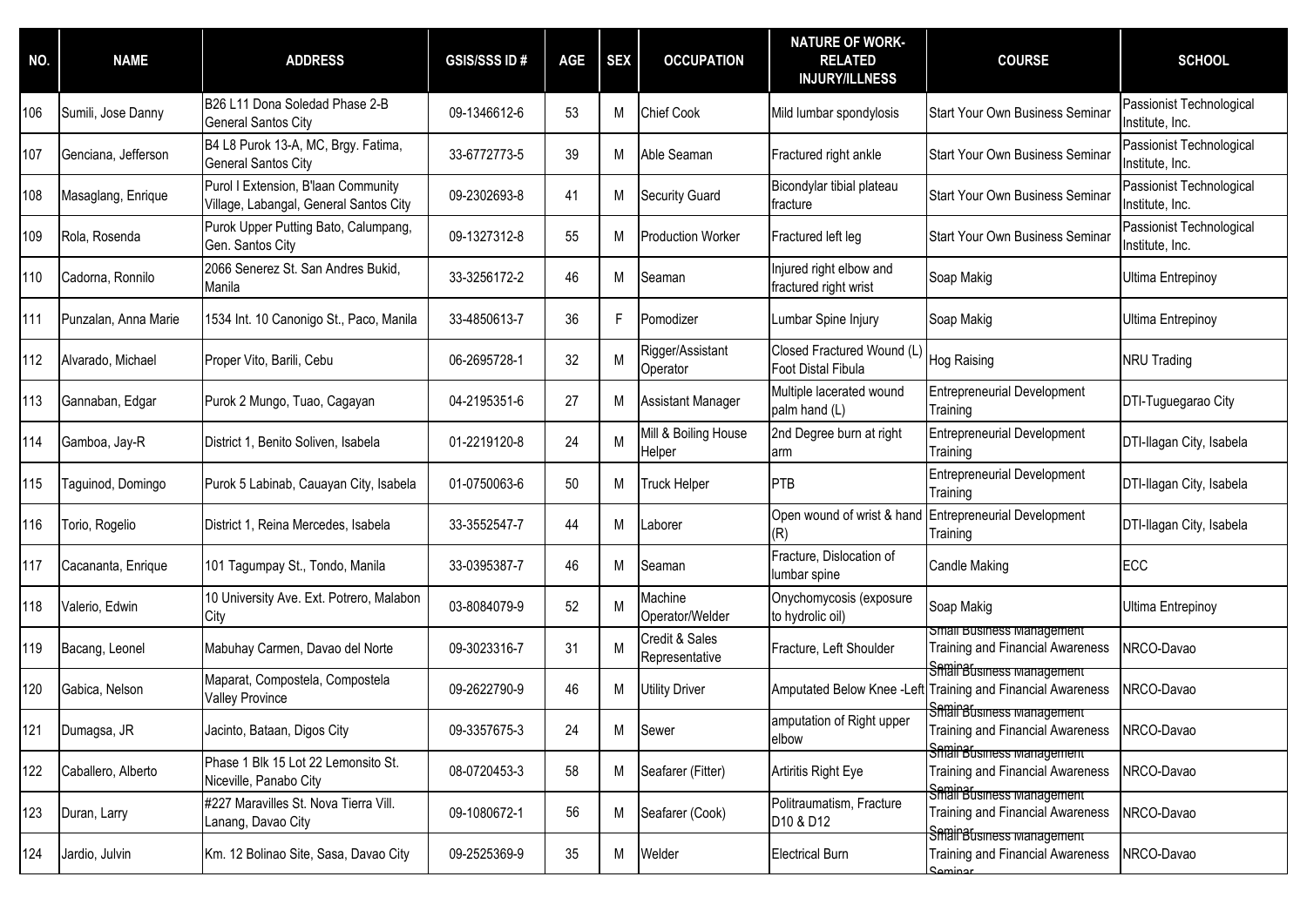| NO. | <b>NAME</b>          | <b>ADDRESS</b>                                                                        | <b>GSIS/SSS ID#</b> | <b>AGE</b> | <b>SEX</b> | <b>OCCUPATION</b>                        | <b>NATURE OF WORK-</b><br><b>RELATED</b><br><b>INJURY/ILLNESS</b> | <b>COURSE</b>                                                                                           | <b>SCHOOL</b>                            |
|-----|----------------------|---------------------------------------------------------------------------------------|---------------------|------------|------------|------------------------------------------|-------------------------------------------------------------------|---------------------------------------------------------------------------------------------------------|------------------------------------------|
| 125 | Palmero, Jemar       | Mambago-A Island Garden City of<br>Samal, Davao del Norte                             | 09-3814548-0        | 27         | М          | Machine Operator                         | Fracture-Right Hand                                               | Small Business Management<br><b>Training and Financial Awareness</b><br><b>Seminationess management</b> | NRCO-Davao                               |
| 126 | Taroja, William Jr.  | Prk. 2 Magsaysay, Carmen, Davao del<br>Norte                                          | 09-3588602-7        | 24         | M          | <b>Nelder</b>                            | amputation of right index,<br>left ring and little fingers        | <b>Training and Financial Awareness</b><br>$S}_{\text{ominal}}$                                         | NRCO-Davao                               |
| 127 | Castro, Arlene       | Purok 6 Brgy. Matobato, Calbayog City                                                 | 33-3012655-4        | 46         | F          | Housekeeping<br>Supervisor               | Eye Injury (R)                                                    | How to Star a Business                                                                                  | DTI-Catbalogan City                      |
| 128 | Custodio, Sarah Jane | Brgy. Matobato, Calbayog City                                                         | 06-2067379-4        | 36         | F          | Information & Training<br>Officer        | Mulitple injuries                                                 | How to Star a Business                                                                                  | DTI-Catbalogan City                      |
| 129 | Malnegro, Racquel    | Purok 1 Brgy. Trinidad, Calbayog City                                                 | 06-1802937-6        | 38         | F          | Community Dev't.<br>Worker               | Lumbar injury                                                     | How to Star a Business                                                                                  | DTI-Catbalogan City                      |
| 130 | Bido, Roberto Jr.    | Salhag, Rosario, Northern Samar                                                       | 06-1802531-2        | 44         | M          | Laborer                                  | Burn, right hand                                                  | How to Star a Business                                                                                  | DTI-Catbalogan City                      |
| 131 | Diaz, Ricky          | Brgy. Balite, San Isidro, Northern Samar                                              | 06-1903252-4        | 44         | M          | <b>Truck Driver</b>                      | Head injury                                                       | How to Star a Business                                                                                  | DTI-Catbalogan City                      |
| 132 | Grancioso, Gerald    | Brgy. Lourdes Allen, Northern Samar                                                   | 04-3379111-9        | 37         | M          | Checker                                  | Open Fracture, left leg                                           | How to Star a Business                                                                                  | DTI-Catbalogan City                      |
| 133 | Maizo, Albert        | Purok 6 Brgy. Bugtong, Calbayog City                                                  | 33-9434324-7        | 31         | М          | Laborer                                  | Left leg injury                                                   | How to Star a Business                                                                                  | DTI-Catbalogan City                      |
| 134 | Paraon, Rolando      | Brgy. Tinambacan Sur, Calbayog City                                                   | 06-1903112-7        | 46         | М          | Company Driver                           | Head injury                                                       | How to Star a Business                                                                                  | DTI-Catbalogan City                      |
| 135 | Obsenares, Rhea      | P-6 Brgy. Cabatuan, Oquendo Dist.,<br>Calbayog City                                   | 06-2126293-9        | 35         | F          | Community Dev't.<br>Worker               | Multiple injuries                                                 | How to Star a Business                                                                                  | DTI-Catbalogan City                      |
| 136 | Lamadrid, Rebecca    | Purok 2 Brgy. Matobato, Calbayog City                                                 | 06-1468331-8        | 56         | F.         | Support Staff                            | Fracture left shoulder                                            | How to Star a Business                                                                                  | DTI-Catbalogan City                      |
| 137 | Salabsalo, Ronie Jr. | 181-D Jackosalem St., Cebu City                                                       | 06-3729301-5        | 20         | М          | Processing Aide                          | Mangled right hand sec to<br>crushing injury                      | <b>Basic Computer Programming</b>                                                                       | Dept. of Manpower Dev't and<br>Placement |
| 138 | Lopez, Martin        | Bik 9-C Lot 3 Barcelona St. Lessandra<br>Camella Homes, Mo;ino, Bacoor, Cavite        | 09-1250536-3        | 48         | М          | Seaman (Oiler)                           | Dislocation of Lumbar spine                                       | <b>Business Plannig and Start Your</b><br>Own Business Seminar                                          | DOST-NCR                                 |
| 139 | Gonzales, Raymar     | Unit 206 2F Oppen Building 349 Senator<br>Gil Puyat Avenue, Makati City               | 34-3101394-8        | 26         | М          | <b>Security Guard</b>                    | Traumatic Below the Knee<br>Amputation                            | <b>Business Plannig and Start Your</b><br>Own Business Seminar                                          | DOST-NCR                                 |
| 140 | Mendez, Glicerio     | B29 L29 Legion II-B Carsadang Bago,<br>Imus Cavite                                    | 03-7041819-9        | 56         | M          | Seaman(Fitter)                           | Fracture Left Knee.<br>Lumbosacral Injury S1-L5                   | Business Plannig and Start Your<br>Own Business Seminar                                                 | DOST-NCR                                 |
| 141 | Bob, Buhangin        | Blk 7 Lot 4 PH3 Main Avenue Summer Point<br>Country Homes Pasong Buaya II Imus Cavite | 06-19659663-5       | 39         | M          | Seaman(Bosun)                            | Oblique Fracture                                                  | <b>Business Plannig and Start Your</b><br>Own Business Seminar                                          | DOST-NCR                                 |
| 142 | Albarico, Janssen    | Blk 8 Lot 8 Lucena St. Phase 2 Southern<br>Leyte, Imus Cavite                         | 03-7169119-3        | 54         | M          | Seaman(3rd Engineer) Fracture Right Foot |                                                                   | <b>Business Plannig and Start Your</b><br>Own Business Seminar                                          | DOST-NCR                                 |
| 143 | Bobis, Christian     | B2 L14 Belcrest Subd. Las Pinas City                                                  | 34-4015628-1        | 24         | M          | Technician                               | Above the Knee Amputation<br>(L)                                  | <b>Business Plannig and Start Your</b><br>Own Business Seminar                                          | DOST-NCR                                 |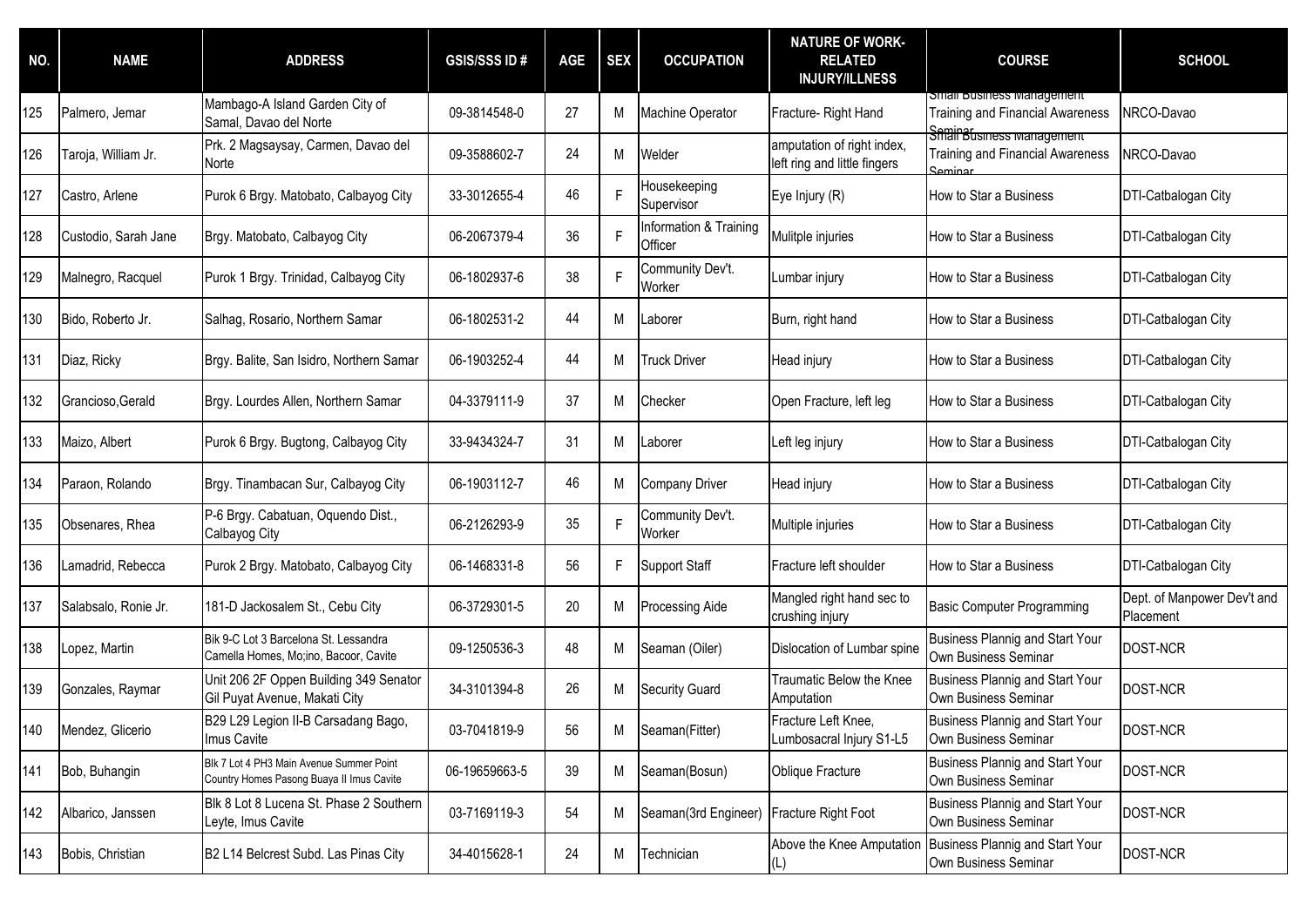| NO.           | <b>NAME</b>               | <b>ADDRESS</b>                                                          | <b>GSIS/SSS ID#</b> | <b>AGE</b> | <b>SEX</b> | <b>OCCUPATION</b>     | <b>NATURE OF WORK-</b><br><b>RELATED</b><br><b>INJURY/ILLNESS</b>            | <b>COURSE</b>                                                  | <b>SCHOOL</b>                               |
|---------------|---------------------------|-------------------------------------------------------------------------|---------------------|------------|------------|-----------------------|------------------------------------------------------------------------------|----------------------------------------------------------------|---------------------------------------------|
| 144           | Munzon, Segundo Sr.       | 018 Medicion 2B, Imus City, Cavite                                      | 03-8986565-2        | 51         | М          | Senior Waiter         | Periarticular Hypertropic<br>lipping are seen in the left<br>ide of the knee | <b>Business Plannig and Start Your</b><br>Own Business Seminar | DOST-NCR                                    |
| 145           | Merced, Jonie             | 1967 J. Bacobo St. San Andres St.<br>Malate Manila                      | 07-0838706-7        | 62         | М          | Seaman(Chief Cook)    | Frature left Knee Patellla                                                   | Business Plannig and Start Your<br>Own Business Seminar        | DOST-NCR                                    |
| 146           | Barredo, Jumar            | 75 Remegio St. Barangay Maysilo,<br>Malabon City                        | 33-8772997-5        | 33         | М          | Helper                | Fracture Right Ankle                                                         | <b>Business Plannig and Start Your</b><br>Own Business Seminar | DOST-NCR                                    |
| 147           | Farinas, Hector           | 1003 Talundon St. Pandacan, Manila                                      | 33-2642846-2        | 39         | М          | Seaman(Cook)          | L3-L4 Disc Bulge                                                             | <b>Business Plannig and Start Your</b><br>Own Business Seminar | DOST-NCR                                    |
| 148           | Leuterio, Joseph          | Unit 12 A 23 Franceaca Towers SCT.<br>Borromeo Corner Edsa, Quezon City | 33-0886338-6        | 47         | М          | Machine Operator      | L4-L5/ L5-S1 Disc<br>Herniation                                              | <b>Business Plannig and Start Your</b><br>Own Business Seminar | DOST-NCR                                    |
| 149           | Junio, Jeecin             | 54 Lagoon St. Feria Rd. Old Balara,<br>Diliman, Quezon City             | 33-7466693-1        | 33         | M          | <b>Security Guard</b> | Fractured right leg                                                          | <b>Business Plannig and Start Your</b><br>Own Business Seminar | DOST-NCR                                    |
| 150           | Clamosa, Romeo            | 3 legaspi St. Barangay Culiat, Pael,<br>Quezon City                     | 03-5609774-1        | 58         | M          | Seaman(Oiler)         | Fracture Dislocation of<br>Lumbar Spine                                      | <b>Business Plannig and Start Your</b><br>Own Business Seminar | DOST-NCR                                    |
| 151           | Flordeliz, Jonathan       | Sitio AU Season 3 Cogon Pardo, Cebu<br>City                             | 06-1099129-5        | 48         | М          | <b>Security Guard</b> | Lumbar injury                                                                | Kapatid Mentor Me Program and<br>Negosyo 101                   | DTI-Cebu City                               |
| 152           | Garces, Zacarias          | 1385 Upper Carreta, Cebu City                                           | 06-2207363-8        | 42         | M          | Assistant Mechanic    | Amputation of right leg                                                      | Kapatid Mentor Me Program and<br>Negosyo 101                   | DTI-Cebu City                               |
| 153           | Abadinas, Prescillano Jr. | 88C Aznar Rd, Sambag I, Cebu City                                       | 06-1923166-4        | 35         | М          | Seaman                | Amputation of 2nd, 3rd, 4th<br>digit finger, left                            | Kapatid Mentor Me Program and<br>Negosyo 101                   | DTI-Cebu City                               |
| <b>AUGUST</b> |                           |                                                                         |                     |            |            |                       |                                                                              |                                                                |                                             |
| 154           | Senaro, Joseph            | II-B B4 Fatima, uhaw, General Santos<br>City                            | 09-3505669-5        | 24         | M          | Deshelller            |                                                                              | Denailing, right thumb finger Automotive Transport Services    | Passionist Technological<br>institute, Inc. |
| 155           | Dagami, Garry Kim         | Purok 2 Rajahmuda Ibula, General<br>Santos City                         | 09-3350037-6        | 26         | M          | Electrician           | 2 Point Mandibular Fracture,<br>left ankle                                   | <b>Start Your Own Business Seminar</b>                         | Passionist Technological<br>institute, Inc. |
| 156           | Rabosa, Ali May           | B9 L7 Litanville Phase 2 Brgy. Sinawal,<br><b>General Santos City</b>   | 09-3786768-8        | 26         | F          | Production Worker     | Cerebral Concussion &<br><b>Cervical Strain</b>                              | <b>Start Your Own Business Seminar</b>                         | Passionist Technological<br>institute, Inc. |
| 157           | Angob, Eduarfd            | Purok Ondok, Gawan, Brgy. San Jose,<br><b>General Santos City</b>       | 09-2200005-2        | 35         | М          | <b>Security Guard</b> | Contusiion Hematoma                                                          | <b>Start Your Own Business Seminar</b>                         | Passionist Technological<br>institute, Inc. |
| 158           | Abat, Elpidio             | Dacay, San Juan, La Union                                               | 01-0676033-8        | 53         | М          | Maintenance Laborer   | Cervical and Lumbar<br>Osteoarthritis                                        | Swine and Goat Raising Mgmt<br>Seminar                         | <b>GU-La Union</b>                          |
| 159           | Cabilatazan, Ronel        | San Julian East, Agoo, La Union                                         | 01-1862221-5        | 29         | M          | <b>Truck Helper</b>   | Patellar Fracture, right knee                                                | Swine and Goat Raising Mgmt<br>Seminar                         | <b>GU-La Union</b>                          |
| 160           | Bajet, Tomas              | Riverside Banks, Poro Point, City of San<br>Fernando, La Union          | 03-1678799-4        | 75         | M          | Security Guard        | <b>Pulmonary Tuberculosis</b>                                                | Swine and Goat Raising Mgmt<br>Seminar                         | <b>GU-La Union</b>                          |
| 161           | Auditor, Alipio           | Tawi-tawi, Poro, City of San Fernando,<br>La Union                      | 01-0489499-2        | 58         | M          | Dryer Operator        | Hearing loss, both ears                                                      | Swine and Goat Raising Mgmt<br>Seminar                         | <b>GU-La Union</b>                          |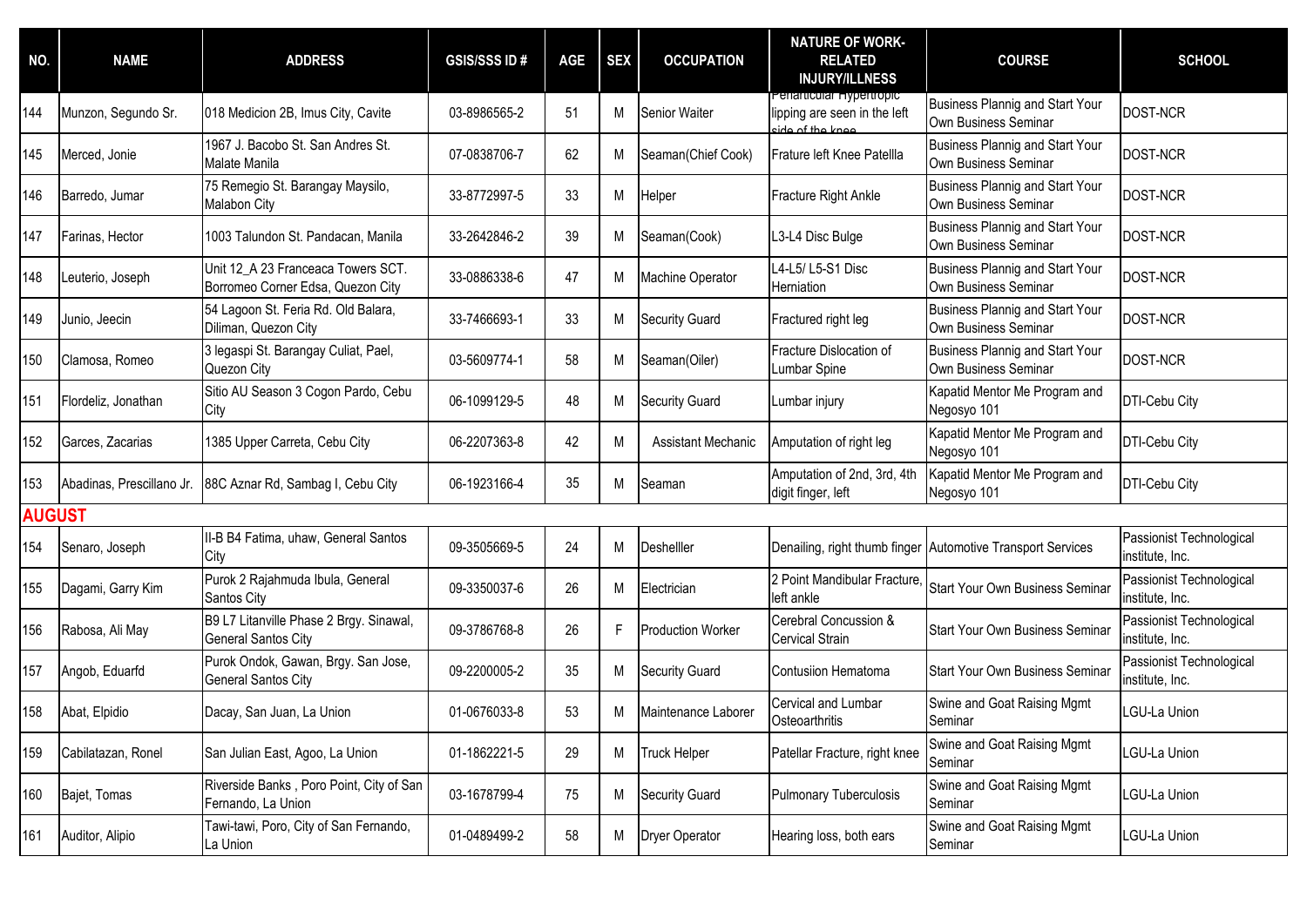| NO. | <b>NAME</b>          | <b>ADDRESS</b>                                                 | <b>GSIS/SSS ID#</b> | <b>AGE</b> | <b>SEX</b> | <b>OCCUPATION</b>                              | <b>NATURE OF WORK-</b><br><b>RELATED</b><br><b>INJURY/ILLNESS</b> | <b>COURSE</b>                                  | <b>SCHOOL</b>       |
|-----|----------------------|----------------------------------------------------------------|---------------------|------------|------------|------------------------------------------------|-------------------------------------------------------------------|------------------------------------------------|---------------------|
| 162 | Llarenas, Lopito     | Dallangayan Este, City of San Fernando,<br>La Union            | 01-0164677-4        | 66         | M          | Carpenter                                      | Hearing loss, left ear                                            | Swine and Goat Raising Mgmt<br>Seminar         | LGU-La Union        |
| 163 | Rivera, Santiago     | Dallangayan Este, City of San Fernando,<br>La Union            | 03-4205030-7        | 59         | М          | <b>Blaster</b>                                 | Hearing loss, both ears                                           | Swine and Goat Raising Mgmt<br>Seminar         | LGU-La Union        |
| 164 | Pulido, Alfredo      | Riverside Banks, Poro Point, City of San<br>Fernando, La Union | 01-0140101-6        | 70         | М          | Dryer Operator                                 | Hearing loss, left ear                                            | Swine and Goat Raising Mgmt<br>Seminar         | LGU-La Union        |
| 165 | Ordinario, Fausto    | Sinapangan Norte, Balaoan, La Union                            | 03-5499683-1        | 61         | М          | Power Plant Technician Hearing loss, both ears |                                                                   | Swine and Goat Raising Mgmt<br>Seminar         | LGU-La Union        |
| 166 | Tolentino, Amer      | 169 Acao, Bauang, La Union                                     | 03-4565730-9        | 58         | М          | Cook                                           | Secon degree burn                                                 | Swine and Goat Raising Mgmt<br>Seminar         | LGU-La Union        |
| 167 | Rivera, Cheryll      | Central East, Bauang, La Unon                                  | 01-1125227-3        | 38         | F.         | <b>Baker</b>                                   | Secon degree burn, right<br>arm                                   | Swine and Goat Raising Mgmt<br>Seminar         | LGU-La Union        |
| 168 | Tumbaga, Allan       | Catbangen, City of San Fernando, La<br>Union                   | 01-0898017-4        | 45         | M          | Drvier                                         |                                                                   | Swine and Goat Raising Mgmt<br>Seminar         | LGU-La Union        |
| 169 | Richard, Alvarez     | Catbangen, City of San Fernando, La<br>Union                   | 01-2137223-5        | 27         | M          | <b>Utility Personnel</b>                       | Injured right leg                                                 | Swine and Goat Raising Mgmt<br>Seminar         | LGU-La Union        |
| 170 | Rioroso, Lonito      | Natapian West, Solana, Cagayan                                 | 33-4259150-4        | 44         | М          | Machine Operator                               | Dfracture left middle and<br>ring finger                          | <b>Entrepreneurial Development</b><br>Training | DTI-Tuguegarao City |
| 171 | Tuliao, Ana Marie    | 61A Provincial Rd Annafunan West,<br>Tuguegarao City           | 01-2539070-5        | 23         | F.         | Mill Supervisor                                | Muscle Sprain (R) Buttocks                                        | <b>Entrepreneurial Development</b><br>Training | DTI-Tuguegarao City |
| 172 | Fernandez, Gilbert   | Sto. Domingo, Cagayan                                          | 01-0319391-1        | 60         | М          | Head Pan Man                                   | Pelvic Fracture                                                   | <b>Entrepreneurial Development</b><br>Training | DTI-Tuguegarao City |
| 173 | Ballad, Pepito       | 365 Dangarang St. Buntun, Tuguegarao<br>City, Cagayan          | 01-0765686-5        | 59         | M          | Classifier                                     | Fracture left wrist                                               | <b>Entrepreneurial Development</b><br>Training | DTI-Tuguegarao City |
| 174 | Pagalilauan, Raffy   | Purok 2, Nannarian, Penablanca,<br>Cagayan                     | 01-2422333-6        | 22         | М          | Bagger                                         | Fracture left leg                                                 | <b>Entrepreneurial Development</b><br>Training | DTI-Tuguegarao City |
| 175 | Marigza, Michael     | 7 Alvarado St. Centro 13, Appari,<br>Cagayan                   | 33-4624802-8        | 38         | М          | Company Driver                                 | Fracture left leg                                                 | <b>Entrepreneurial Development</b><br>Training | DTI-Tuguegarao City |
| 176 | Pentecostes, Artemio | Sto. Domingo, Piat, Cagayan                                    | 33-1960395-9        | 43         | М          | Cargo Truck Driver                             | Contusion, left elbow                                             | <b>Entrepreneurial Development</b><br>Training | DTI-Tuguegarao City |
| 177 | Lasam, Ferdie        | Poblacion, Piat, Cagayan                                       | 01-2419144-2        | 36         | M          | Auto Mechanic                                  | Soft Tissue Swelling Right<br>Thigh                               | <b>Entrepreneurial Development</b><br>Training | DTI-Tuguegarao City |
| 178 | Onate, Jerry         | Poblacion 1, Piat, Cagayan                                     | 01-0647931-5        | 50         | M          | Mill Panel Operator                            | Multiple traumatic injury                                         | <b>Entrepreneurial Development</b><br>Training | DTI-Tuguegarao City |
| 179 | Apattad, Alexander   | Danao, Extn., Atulayan Norte,<br>Tuguegarao City               | 01-1772290-9        | 33         | M          | Meter Reader                                   | Multiple physical injury                                          | Entrepreneurial Development<br>Training        | DTI-Tuguegarao City |
| 180 | Tapiru, Florencio Jr | Caranguian St. Buntun, Tuguegarao City                         | 01-2209019-2        | 37         | M          | Production Crew/Asst.<br><b>Baker</b>          | Fracture left hand                                                | <b>Entrepreneurial Development</b><br>Training | DTI-Tuguegarao City |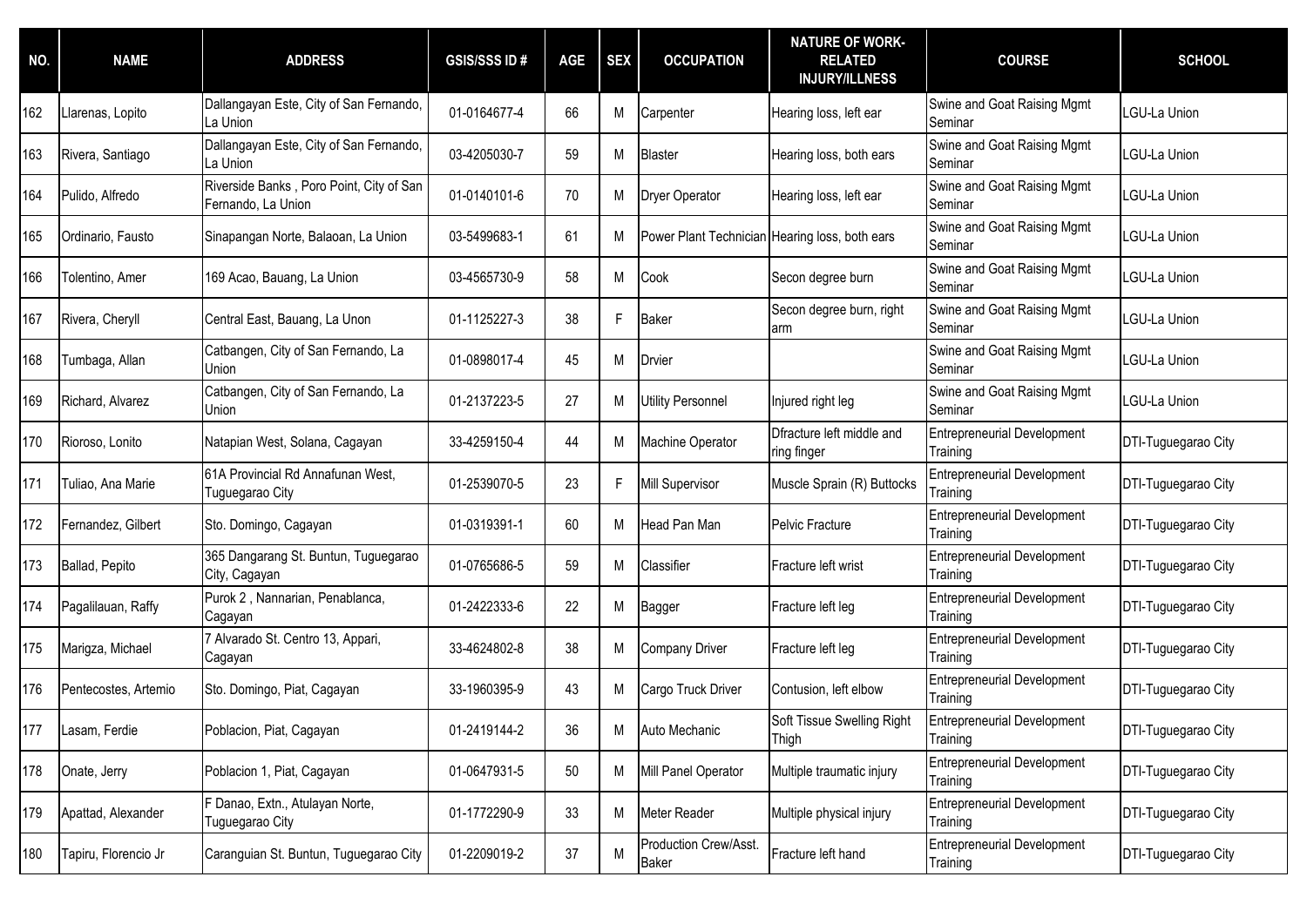| NO. | <b>NAME</b>             | <b>ADDRESS</b>                                          | <b>GSIS/SSS ID#</b> | <b>AGE</b> | <b>SEX</b> | <b>OCCUPATION</b>          | <b>NATURE OF WORK-</b><br><b>RELATED</b><br><b>INJURY/ILLNESS</b> | <b>COURSE</b>                                  | <b>SCHOOL</b>                 |
|-----|-------------------------|---------------------------------------------------------|---------------------|------------|------------|----------------------------|-------------------------------------------------------------------|------------------------------------------------|-------------------------------|
| 181 | Arches, Vicente Jr      | Battung Tuao West, Cagayan                              | 01-2325591-0        | 23         | M          | Packaging Crew             | Fracture right leg                                                | <b>Entrepreneurial Development</b><br>Training | DTI-Tuguegarao City           |
| 182 | Fortozo, Jaymee         | 30 Flordelise Larion Alto, Tuguegarao,<br>Cagayan       | 01-2406832-6        | 23         | F          | Radiologic<br>Technologist | Head Injury                                                       | <b>Entrepreneurial Development</b><br>Training | DTI-Tuguegarao City           |
| 183 | Ignacio, Abdulhan       | Tigbuhay, Tungawan, Zamaboanga<br>Sibugay               | 10-0497231-1        | 50         | M          | Laborer                    | Amputation of right hand                                          | <b>Basic Entrepreneurship</b>                  | DTI-Zamboanga City            |
| 184 | Maghinay, Jaime         | Salocot, Pasenanca, Zamboanga City                      | 09-1179845-6        | 49         | М          | Quarter Master             | Amputation of 2nd & 3rd<br>digits (L)                             | Basic Entrepreneurship                         | DTI-Zamboanga City            |
| 185 | Manalo, Michael         | Jady Cruz, Tetuan, Zamboanga City                       | 10-0596897-1        | 42         | M          | Boatswain                  | Amputation of below knee<br>(R)                                   | <b>Basic Entrepreneurship</b>                  | DTI-Zamboanga City            |
| 186 | Lacay, Rowel            | Recodo, Zamboanga City                                  | 10-1095135-5        | 31         | M          | Driver                     | Fracture right leg                                                | <b>Basic Entrepreneurship</b>                  | DTI-Zamboanga City            |
| 187 | Pawai, Ramzi            | Boalan, Zamboanga City                                  | 10-1123073-2        |            | М          | Machine Operator           | Amputation of left middle<br>finger                               | Basic Entrepreneurship                         | DTI-Zamboanga City            |
| 188 | Pacpaco, Jimmy          | 1310 C. P. Garcia St. Brgy. 123 Zone 9<br>Tondo, Manila | 33-23498765         | 39         | M          | <b>Security Guard</b>      | CVA w/ persistent<br>hemiplegra                                   | Soap Making                                    | <b>Ultima Entrepinoy</b>      |
| 189 | Barcena, Herbert        | 1655 Kahilum 3, Pandagan Manila                         | 03-9561517-1        | 51         | M          | Carpenter                  | Amputation Right Index<br>Finger                                  | Soap Making                                    | Ultima Entrepinoy             |
| 190 | Ray-An Bernal           | 6505 Libis Nadwata, Caloocan City                       | 33-91772571-6       | 30         | M          | Scafolder                  | Weakness of Right<br>Arm/Loss of Right Eye                        | Soap Making                                    | <b>Ultima Entrepinoy</b>      |
| 191 | Labor, Ronie            | Zone 4 1225 P. BurgosDumlog, Talisay<br>City, Cebu      | 06-1508204-4        | 48         | M          | <b>Engineer Assistant</b>  | Disc Desiccation with<br>Annular Disc Bulge                       | Kapatid Mentor Me Program and<br>Negosyo 101   | DTI-Cebu City                 |
| 192 | Gaso, Kent              | Katugasan, Casili, Consolacion, Cebu                    | 06-3175447-9        | 24         | М          | Machine Operator           | Amputation of 2nd-5th digits<br>(left)                            | Kapatid Mentor Me Program and<br>Negosyo 101   | DTI-Cebu City                 |
| 193 | Lauron, Mark Junray     | Lower Tore, Inayawan, Cebu                              | 06-1759086-4        | 38         | M          | Messenger                  | Head Injury                                                       | How to Star a Business                         | DTI-Cebu City                 |
| 194 | Espina, Virgilio        | La Guardia Plats 1, lahug, Cebu City                    | 06-18424849-0       | 42         | М          | Work Force Analyst         | Multiple physical injury                                          | Food Safety Management Seminar                 | DOST-7 (Cebu)                 |
| 195 | Lore, Ramil             | Dubdob Bongon, Tabuelan, Cebu                           | 06-3857327-1        | 24         | М          | Machine Operator           | Hand Injury (R)                                                   | <b>Goat Farming Seminar</b>                    | Dept. of Agriculture-7 (Cebu) |
| 196 | Alinsug, Anthony        | Sitio Cardava, Basak, Mandaue City                      | 06-2362780-2        | 33         | М          | Helper                     | Amputation of right foot                                          | Kapatid Mentor Me Program and<br>Negosyo 101   | DTI-Cebu City                 |
| 197 | Lape, Hazel             | Sitio Linao, Lipata, Minglanilla, Cebu                  | 06-1751797-3        | 41         | F.         | <b>Team Manager</b>        | Multiple injury due to<br>vehicular accident                      | Kapatid Mentor Me Program and<br>Negosyo 101   | DTI-Cebu City                 |
| 198 | Estillore, Mark Anthony | Catbangan, City of San Fernando, La<br>Union            | 01-1881918-3        | 31         | M          | <b>Truck Helper</b>        | Fracture right hip                                                | Swine and Goat Raising Mgmt<br>Seminar         | <b>GU-La Union</b>            |
| 199 | Pinto, Joseph           | Catbangan, City of San Fernando, La<br>Union            | 01-1837358-0        | 28         | M          | <b>Driver</b>              | Fracture right elbow                                              | Swine and Goat Raising Mgmt<br>Seminar         | <b>GU-La Union</b>            |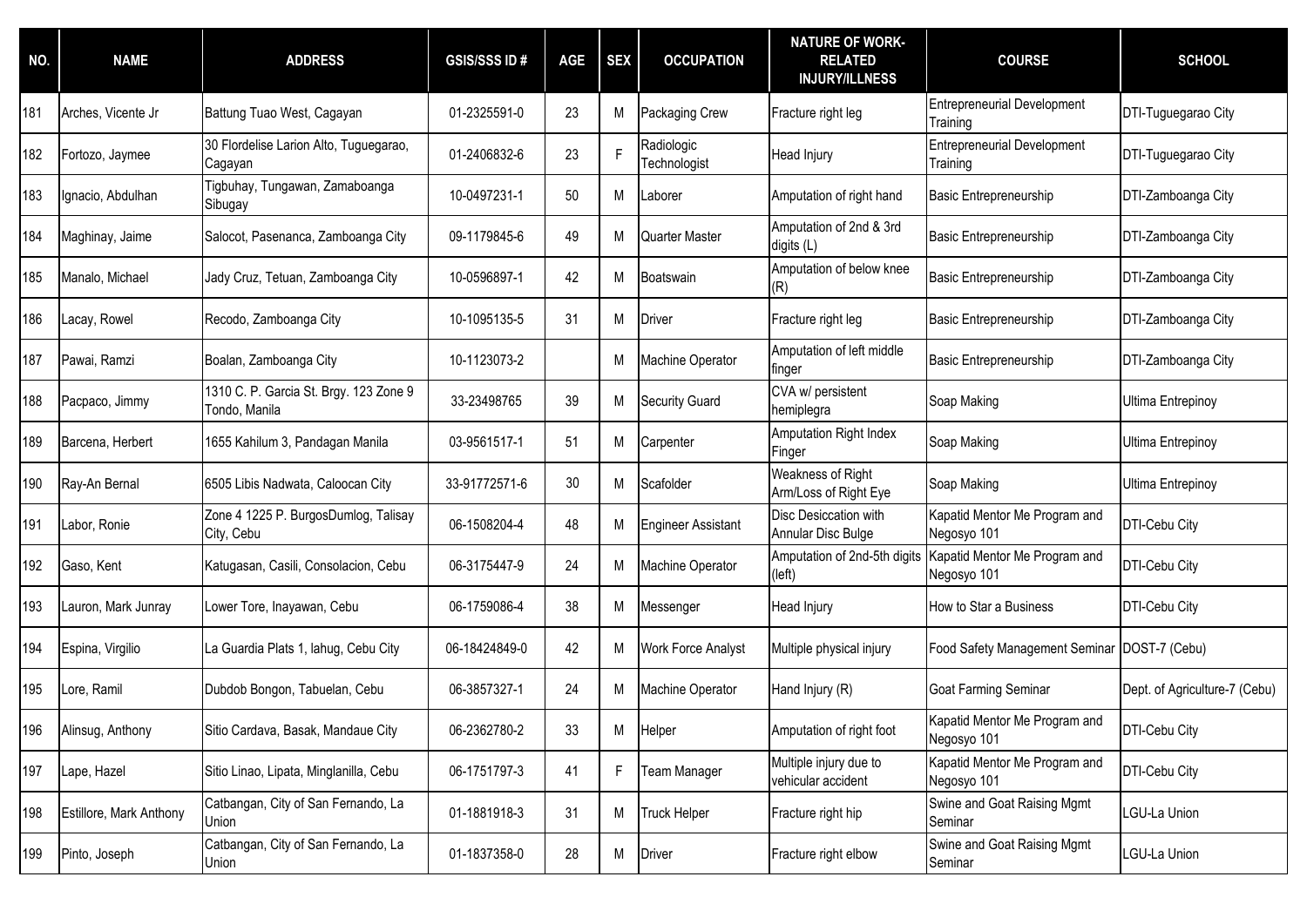| NO. | <b>NAME</b>        | <b>ADDRESS</b>                                                                                          | <b>GSIS/SSS ID#</b> | <b>AGE</b> | <b>SEX</b> | <b>OCCUPATION</b>                     | <b>NATURE OF WORK-</b><br><b>RELATED</b><br><b>INJURY/ILLNESS</b> | <b>COURSE</b>                                                         | <b>SCHOOL</b>            |
|-----|--------------------|---------------------------------------------------------------------------------------------------------|---------------------|------------|------------|---------------------------------------|-------------------------------------------------------------------|-----------------------------------------------------------------------|--------------------------|
| 200 | Fernandez, Richard | Bani, Rosario, La Union                                                                                 | 01-1997395-0        | 30         | М          | <b>Driver</b>                         | Fracture right knee                                               | Swine and Goat Raising Mgmt<br>Seminar                                | LGU-La Union             |
| 201 | Hernando, Mike     | Central East, Bauang, La Union                                                                          | 01-2591709-4        | 24         | М          | <b>Baker</b>                          | Lacerated wound, right arm                                        | Swine and Goat Raising Mgmt<br>Seminar                                | LGU-La Union             |
| 202 | Catbagan, Albert   | Talugtoc, San Juan, La Union                                                                            | 01-1554544-7        | 37         | M          | Mason                                 | Amputation of 3rd and 4th<br>digit finger (left)                  | Swine and Goat Raising Mgmt<br>Seminar                                | <b>GU-La Union</b>       |
| 203 | Hermoso, Obed      | Upper Quinokol, Inawayan, Sta. Cruz,<br>Davao del Sur                                                   | 09-3431616-1        | 23         | М          | Coconut Operating<br>Machine Operator | Amputation of Below Elbow<br>(R)                                  | <b>Electronics Products Assembly</b><br>Servicing                     | TESDA-Mintal, Davao City |
| 204 | Dimaunahan, Rosely | 102 Brgy. Lipahan, San Juan, Batangas                                                                   | 04-2045771-2        | 27         | F.         | Machine Operator                      | Crushing injury of fingers                                        | Appliance Technician                                                  | LGU-Calamba City, Laguna |
| 205 | Rivera, Gerry      | 175 Kamagong St. Normanz Ville Subd.<br>Purok 6 Brgy. Tambo, Lipa City, Batangas                        | 04-1124792-8        | 37         | M          | Company Driver                        | Injured both legs                                                 | Computer Aided Design                                                 | <b>TESDA-IVA</b>         |
|     | <b>SEPTEMBER</b>   |                                                                                                         |                     |            |            |                                       |                                                                   |                                                                       |                          |
| 206 | Villanueva, Victor | Diversion Rd. Ugac Norte, Tuguegarao<br>City                                                            | 03-9696013-9        | 46         | M          | athe Machine<br>Operator              | Amputation of right hand                                          | <b>Entrepreneurial Development</b><br>Training                        | DTI-Tuguegarao City      |
| 207 | Gallego, Michael   | District 2 Reina Mercedes, Isabela                                                                      | 01-1188177-8        | 41         | М          | Checker                               | Mulitple injuries                                                 | <b>Entrepreneurial Development</b><br>Training                        | DTI-Tuguegarao City      |
| 208 | Hydie, Rosario     | Newagac, Gattaran, Cagayan                                                                              | 33-7944157-5        | 37         | М          | <b>Bus Conductor</b>                  | Fracture right arm                                                | <b>Entrepreneurial Development</b><br>Training                        | DTI-Tuguegarao City      |
| 209 | Salga, Kris        | D-7 Triangulo, Nasipit, Agusan Del Norte                                                                | 08-1668514-3        | 29         | F.         | Encoder                               | Traumatic brain injury                                            | Small Business Management Training<br>and Financial Awareness Seminar | DOLE-NRCO 13             |
| 210 | Madelo, Bernaldo   | Brgy. Florida, Butuan City                                                                              | 33-5865624-2        | 41         | M          | Laborer                               | Amputation of both arms<br>and legs                               | Small Business Management Training<br>and Financial Awareness Seminar | DOLE-NRCO 13             |
| 211 | Coca, Giovanni     | Kitcharao, Agusan del Norte                                                                             | 02-1406555-6        | 40         | М          | <b>Excavator Operator</b>             | Amputation of left leg                                            | Small Business Management Training<br>and Financial Awareness Seminar | DOLE-NRCO 13             |
| 212 | Cacho, Mark Leslie | Brgy. 7 Nasipit, Agusan del Norte                                                                       | 34-1734636-7        | 31         | M          | Able Seaman                           | Lumbar L5-S1                                                      | Small Business Management Training<br>and Financial Awareness Seminar | DOLE-NRCO 13             |
| 213 | Melegrito, Carlos  | 111 Mabini St., San Pedro, Bagabag,<br>Nueva Ecija                                                      | 33-9628487-0        | 38         | М          | Seaman                                | <b>Burn Injury</b>                                                | Candle Making                                                         | ECC                      |
| 214 | Bernales, Larry    | 1158 Esmeralda St. Tondo Manila                                                                         | 33-20288282         | 45         | М          | Seaman(oiler)                         | Fracture Dislocation of<br>Lumbar Spine                           | <b>Candle Making</b>                                                  | ECC                      |
| 215 | Condino, Julius    | 1933 Kapalaran St. Litex Road barangay<br>Commonwealth Quezon City                                      | 34-02789324         | 27         | M          | Rider                                 | Left Ankle Bone Montise                                           | <b>Candle Making</b>                                                  | ECC                      |
| 216 | Buhangin, Bob      | <b>BIK / LOT 4 PH3 Main Avenue Summer</b><br>Point Country Homes Pasong Buaya II<br><u>Imus Cavito </u> | 06-19659663-5       | 39         | M          | Seaman(Bosun)                         | Oblique Fracture                                                  | <b>Candle Making</b>                                                  | ECC                      |
| 217 | Andrade, Jay-M     | 135 Sevilla St. 2nd Avenue Grace Park<br>Caloocan City                                                  | 34-2574064-1        | 27         | M          | Seaman(Utility Crew<br>Man)           | Fracture Hip \joint Left                                          | <b>Candle Making</b>                                                  | <b>ECC</b>               |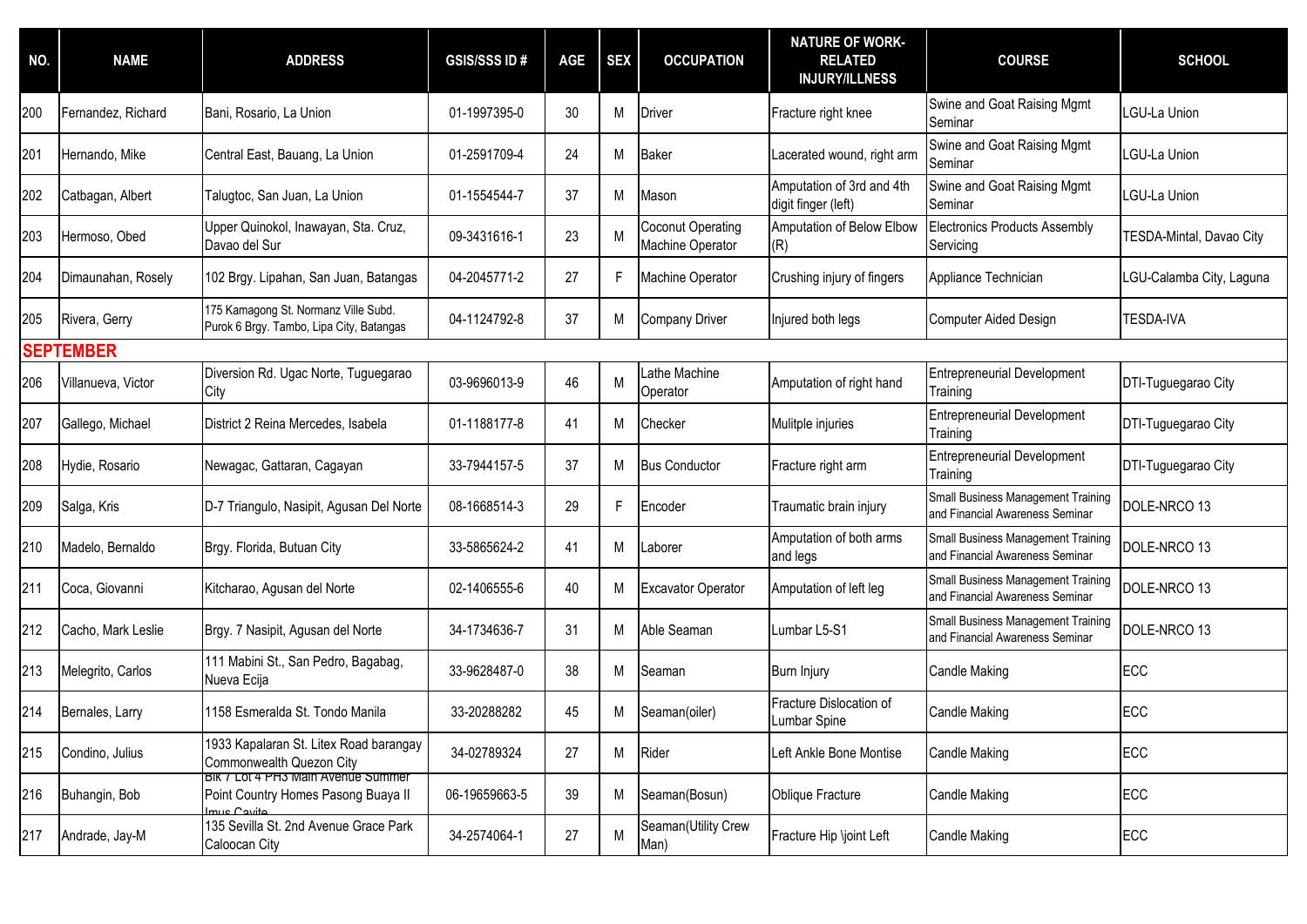| NO. | <b>NAME</b>          | <b>ADDRESS</b>                                                                | <b>GSIS/SSS ID#</b> | <b>AGE</b> | <b>SEX</b> | <b>OCCUPATION</b>           | <b>NATURE OF WORK-</b><br><b>RELATED</b><br><b>INJURY/ILLNESS</b> | <b>COURSE</b>                                                            | <b>SCHOOL</b>                               |
|-----|----------------------|-------------------------------------------------------------------------------|---------------------|------------|------------|-----------------------------|-------------------------------------------------------------------|--------------------------------------------------------------------------|---------------------------------------------|
| 218 | Castillo, Rolando    | Tingloy, Santo Tomas, Batangas                                                | 33-0201076-6        | 49         | M          | Fisherman                   | Amputation left Ring & Mid<br>Fingers                             | <b>Candle Making</b>                                                     | ECC                                         |
| 219 | Fortuna, Mylene      | 24 L. Oliveros Drive, Balintawak, Quezon<br>City                              | 04-0890769-5        | 39         | M          | <b>Quality Controller</b>   | Amputation of abve elbow,<br>right                                | <b>Candle Making</b>                                                     | ECC                                         |
| 220 | Esdrelon, Frances    | Seaman Center cor. Cabildo St. & Sta.<br>Potenciana St., Intramuros, Manial   | 06-1797812-7        | 39         | M          | Fitter                      | Head injury and Lumbar<br>injury                                  | <b>Candle Making</b>                                                     | ECC                                         |
| 221 | Nava, Joven          | J. 15 Thin Shell House, Dagt Dagatan,<br>Caloocan City                        | 04-2593598-3        | 23         | M          | Fisherman                   | Amputation of fingers, left<br>foot                               | <b>Candle Making</b>                                                     | ECC                                         |
|     | <b>OCTOBER</b>       |                                                                               |                     |            |            |                             |                                                                   |                                                                          |                                             |
| 222 | Agbulos, Charles     | Bantayan, Mangaldan, Pangasinan                                               | 01-0743631-5        | 57         | M          | Supervisor                  | <b>Hearing Loss</b>                                               | Entrepreneurial Training on Small<br>Business Mgmt. & Financial Literacy | DTI-Baguio City                             |
| 223 | Cabasog, Virgilito   | Mangaldan, Pangasinan                                                         | 03-5219441-5        | 59         | M          | Mechanic/Operator           | <b>Bilateral Hearing Loss</b>                                     | Entrepreneurial Training on Small<br>Business Mgmt. & Financial Literacy | DTI-Baguio City                             |
| 224 | Comeda, Charlie      | Mambiranan Grande, Passi City                                                 | 07-2050019-4        | 39         | M          | Seaman                      | Right knee injury                                                 | <b>Entrepreneurial Skills Training</b>                                   | DTI Negosyo Center - Iloilo<br>City         |
| 225 | Huervas, Estherbelle | No. 20, Comission Civil, Brgy. Javellana,<br>Jaro, Iloilo City                | 07-1502107-3        | 49         | F.         | Sales Clerk                 | Amputaion, left thumb                                             | <b>Entrepreneurial Skills Training</b>                                   | DTI Negosyo Center - Iloilo<br>City         |
| 226 | Caro, Remie          | Blk. 8, Lt. 14, Imperial VI, Mandurriao,<br>lloilo City                       | 03-4278059-6        | 59         | M          | Seaman                      | Right knee injury                                                 | <b>Entrepreneurial Skills Training</b>                                   | DTI Negosyo Center - Iloilo<br>City         |
| 227 | Ramos, Remie         | Ma-ao, Bago City, Negros Occidental                                           | 07-1172743-6        | 55         | M          | <b>Security Guard</b>       | Right foot/leg injury                                             | <b>Entrepreneurial Skills Training</b>                                   | DTI Negosyo Center -<br><b>Bacolod City</b> |
| 228 | Yanguer, Serafin     | Prk. Makawiwili, Brgy. Banago, Bacolod<br>City                                | 07-1745497-8        | 47         | M          | Lineman/Driver              | Amputation, left arm                                              | <b>Entrepreneurial Skills Training</b>                                   | DTI Negosyo Center -<br><b>Bacolod City</b> |
| 229 | Arceño, Rowen        | Blk. 2, Lt. 46, Mahogany St., Forest Hills Subd.<br>Mansilingan, Bacolod City | 33-0712670-7        | 50         | M          | Seaman                      | CVA, Infarct; Paralysis                                           | <b>Entrepreneurial Skills Training</b>                                   | DTI Negosyo Center -<br><b>Bacolod City</b> |
| 230 | Madarico, Clemente   | Blk. 5, Lt. 9, Sacred Heart Subd.,<br>Mandurriao, Iloilo City                 | 03-6319839-0        | 61         | M          | Seaman                      | Lumbar Fracture; Right<br>shoulder injury                         | <b>Entrepreneurial Skills Training</b>                                   | DTI Negosyo Center - Iloilo<br>City         |
| 231 | Alcala, Esperidion   | Brgy, Bangkal, Tigbauan, Iloilo                                               | 03-8006785-7        | 56         | М          | Seaman                      | Right hand injury                                                 | <b>Entrepreneurial Skills Training</b>                                   | DTI Negosyo Center - Iloilo<br>City         |
| 232 | Ricañas, Lenric      | Brgy. Aguinaldo, La Paz, Iloilo City                                          | 07-3217085-1        | 34         | M          | Seaman                      | Fracture of middle finger                                         | <b>Entrepreneurial Skills Training</b>                                   | DTI Negosyo Center - Iloilo<br>City         |
| 233 | Toleran, Ronald      | Rodriguez St., Zone II, Sta. Barbara,<br>lloilo                               | 07-2047571-1        | 44         | M          | Seaman                      | Lumbar injury                                                     | <b>Entrepreneurial Skills Training</b>                                   | DTI Negosyo Center - Iloilo<br>City         |
| 234 | Deciembre, Elias     | Calipayan St., Punta Tabuc, Roxas City                                        | 07-1137486-3        | 52         | M          | <b>Field Representative</b> | <b>Hip Fracture</b>                                               | <b>Entrepreneurial Skills Training</b>                                   | DTI Negosyo Center - Iloilo<br>City         |
| 235 | Dizon, Alvin         | #412 F. Balagtas St., Dau, Mabalacat,<br>Pampanga                             | 02-1522727-0        | 39         | М          | Operator                    | Fracture on clavicle                                              | <b>Small Business Management</b>                                         | DTI-Pampanga                                |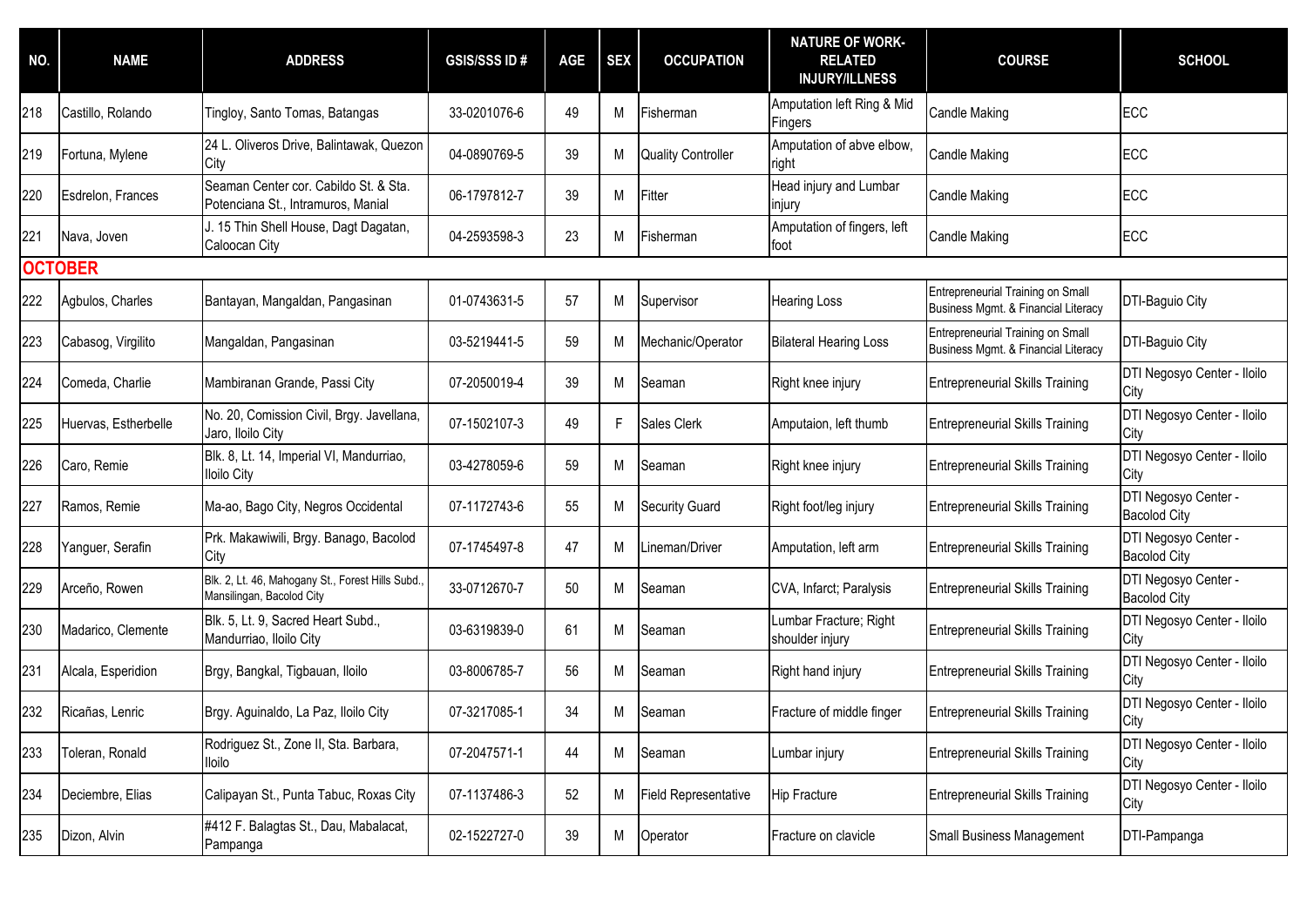| NO. | <b>NAME</b>          | <b>ADDRESS</b>                                                               | <b>GSIS/SSS ID#</b> | <b>AGE</b> | <b>SEX</b> | <b>OCCUPATION</b>             | <b>NATURE OF WORK-</b><br><b>RELATED</b><br><b>INJURY/ILLNESS</b> | <b>COURSE</b>                                   | <b>SCHOOL</b>                              |
|-----|----------------------|------------------------------------------------------------------------------|---------------------|------------|------------|-------------------------------|-------------------------------------------------------------------|-------------------------------------------------|--------------------------------------------|
| 236 | Lusung, Arjay        | Sepung Bulaon, Porac, Pampanga                                               | 02-3490217-8        | 22         | М          | Machine Operator              | Fracture left hand                                                | <b>Small Business Management</b>                | DTI-Pampanga                               |
| 237 | Toribio, Alberto Jr. | #0301 St. Rosario, Capas, Tarlac                                             | 02-2564071-1        | 31         | М          | Machine Operator              | Fracture left leg                                                 | <b>Small Business Management</b>                | DTI-Pampanga                               |
| 238 | Dalit, Rolly         | B5 L34 P3 Masikap St. Fiesta Communities,<br>Tabun, Mabalacat City, Pampanga | 02-1530064-7        | 40         | м          | <b>Curing Inspector</b>       | Fracture on right clavicle                                        | <b>Small Business Management</b>                | DTI-Pampanga                               |
| 239 | Bernardo, Marvin     | #427 J. P. Rizal St. Brgy. Cub-cub<br>Capas, Tarlac                          | 02-1501714-7        | 38         | М          | Tire Technology<br>Technician | Fracture right leg                                                | <b>Small Business Management</b>                | DTI-Pampanga                               |
| 240 | Velasco, Marcial     | Tabio, Mankayan, Benguet                                                     | 01-0791347-2        | 52         | M          | Mucker                        | Contusion, severe, dorsum,<br>foot left                           | <b>Hog Raising</b>                              | <b>B-Meg Benguet</b>                       |
| 241 | Aquino, Apolonio     | Ciudad Grande Phase II Bakakeng Sur,<br><b>Baguio City</b>                   | 03-5015307-6        | 59         | М          | <b>Blaster</b>                | Hearing loss                                                      | Small Business Mgmt & Financial<br>Literacy     | DTI-Benguet                                |
|     | <b>NOVEMBER</b>      |                                                                              |                     |            |            |                               |                                                                   |                                                 |                                            |
| 242 | Yuson, Milandro      | Brgy. Malajog, Tinambacan Dist., Calbayog<br>City                            | 06-1460764-0        | 39         | M          | <b>Welder Operator</b>        | Eye Injury (R)                                                    | How to Start a Business and Swine<br>Management | DTI-Catbalogan City - UNIFEEDS<br>Corp.    |
| 243 | Labrador, Danny      | P7, Brgy. Malajog, Tinambacan Dist.,<br>Calbayog City                        | 06-2795775-6        | 41         | M          | <b>Filter Operator</b>        | Left leg injury                                                   | How to Start a Business and Swine<br>Management | DTI-Catbalogan City - UNIFEEDS<br>Corp.    |
| 244 | Parmaso, Rodolfo     | Brgy. Danao 1, Tinambacan Dist., Calbayog<br>City                            | 02-1788145-2        | 49         | M          | Maintenance Laborer           | Right leg injury                                                  | How to Start a Business and Swine<br>Management | DTI-Catbalogan City - UNIFEEDS<br>Corp.    |
| 245 | Ventabal, Reymundo   | Brgy. Guinsorongan, Catbalogan City                                          | 33-4886860-0        | 41         | м          | Lineman                       | Leg fracture                                                      | How to Start a Business and Swine<br>Management | DTI-Catbalogan City - UNIFEEDS<br>Corp.    |
| 246 | Monsanto, Oscar      | Mondigo St., Brgy. Ward 1, San Antonio,<br>Northern Samar                    | 33-4593189-9        | 48         | M          | Oiler                         | Lumbar Disc Degeneration                                          | How to Start a Business and Swine<br>Management | DTI-Catbalogan City - UNIFEEDS<br>Corp.    |
| 247 | Branzuela, Rolando   | Brgy. Anislag, Calbayog City                                                 | 06-3045691-4        | 46         | м          | Laborer                       | Left leg fracture                                                 | How to Start a Business and Swine<br>Management | DTI-Catbalogan City - UNIFEEDS<br>Corp.    |
| 248 | Alvarez, Rolando     | Purok 1, Brgy. Lokilokon, Paranas, Samar                                     | 33-3003181-4        | 57         | M          | Carpenter                     | Right knee fracture                                               | How to Start a Business and Swine<br>Management | DTI-Catbalogan City - UNIFEEDS<br>Corp.    |
| 249 | Tulagan, Linda       | #111 Purok Sadjo, Loakan Proper,<br><b>Baguio City</b>                       | 01-0635217-3        | 53         | F.         | Machine Operator              | Lumbar Radiculopathy                                              | Small Business Mgmt & Financial<br>Literacy     | DTI-Benguet                                |
| 250 | Giray, Louie         | 27 PAT Senador St. San Francisco del<br>Monte, Quezon City                   | 33-4623137-8        | 42         | М          | Liaison Work                  | Fracture RightTibia                                               | Motorycyle Small Engine Servicing<br>Course     | Electron College of Technical<br>Education |
| 251 | Imperial. George     | 225-Z Int. Lopez, Jaena St., Iloilo City                                     | 03-4500764-5        | 52         | М          | Seaman                        |                                                                   | <b>Entrepreneurship Training</b>                | <b>DTI Iloilo Provincial Office</b>        |
| 252 | Montero, Jason       | Country Home, Ayala, Zamboanga City                                          | 34-0752315-8        | 33         | М          | <b>Basket Tagger</b>          | Amputaion of right 5th digit<br>finger                            | <b>Basic Entrepreneurship</b>                   | DTI-Zamboanga City                         |
| 253 | Julian, Roland       | Zone 2 La pAz, Zamboanga City                                                | 10-0852263-1        | 28         | M          | T & B Washer-Trucker          | Amputation of 2nd digit<br>finger, left                           | Basic Entrepreneurship                          | DTI-Zamboanga City                         |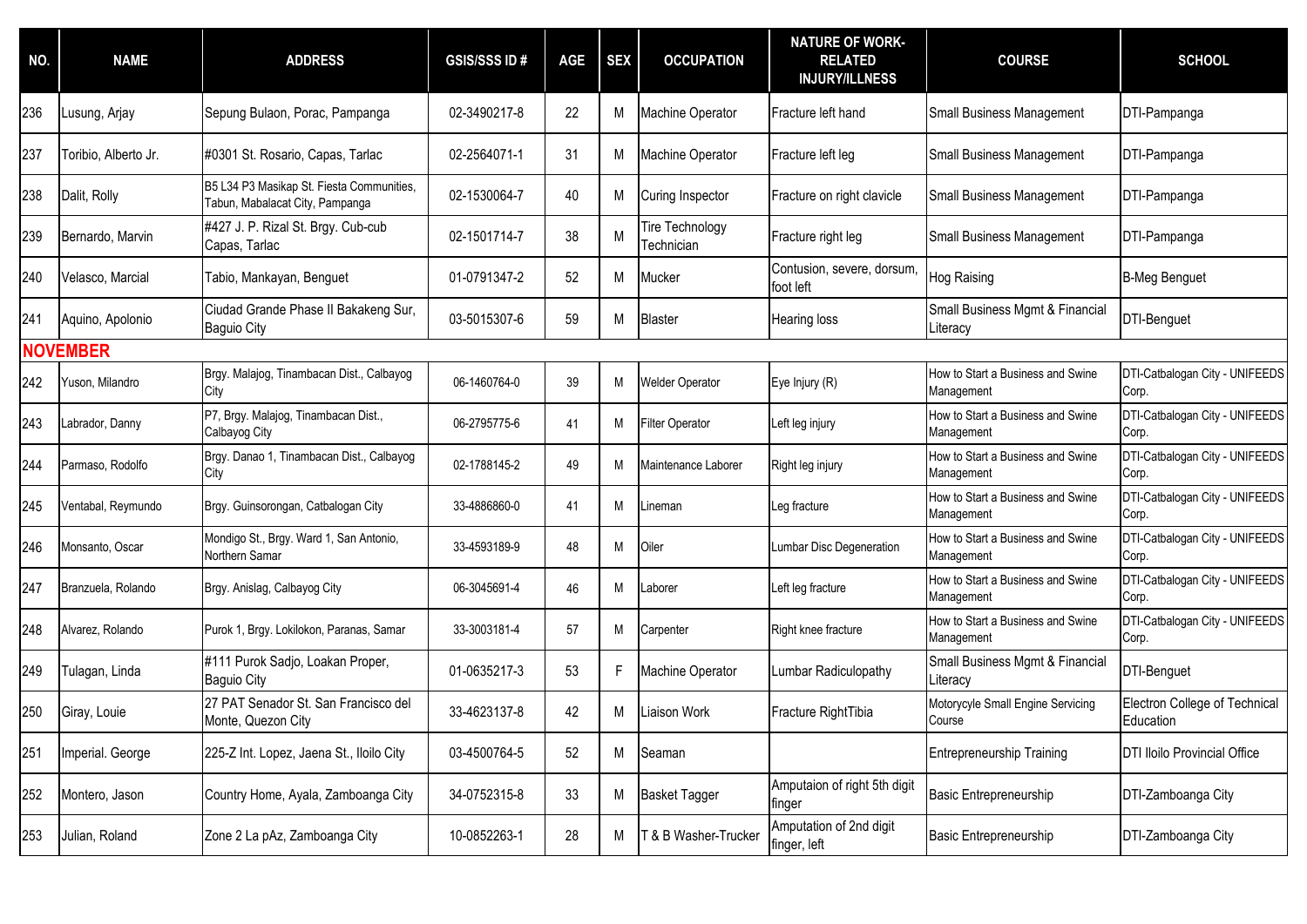| NO. | <b>NAME</b>            | <b>ADDRESS</b>                                                            | <b>GSIS/SSS ID#</b> | <b>AGE</b> | <b>SEX</b> | <b>OCCUPATION</b>                      | <b>NATURE OF WORK-</b><br><b>RELATED</b><br><b>INJURY/ILLNESS</b> | <b>COURSE</b>                                                               | <b>SCHOOL</b>        |  |  |  |
|-----|------------------------|---------------------------------------------------------------------------|---------------------|------------|------------|----------------------------------------|-------------------------------------------------------------------|-----------------------------------------------------------------------------|----------------------|--|--|--|
| 254 | Carreon, Reynaldo      | Zone 6 Cawit, Zamboanga City                                              | 10-0823607-9        | 32         | M          | Auto Mechanic<br>Electrician           | Amputation of Above Elbow<br>right                                | <b>Basic Entrepreneurship</b>                                               | DTI-Zamboanga City   |  |  |  |
| 255 | Marquez, Rolando       | La Piedad, Isabela City, Basilan                                          | 10-0416834-5        | 44         | М          | Delivery Man                           | Fractured right leg                                               | <b>Basic Entrepreneurship</b>                                               | DTI-Zamboanga City   |  |  |  |
|     | <b>DECEMBER</b>        |                                                                           |                     |            |            |                                        |                                                                   |                                                                             |                      |  |  |  |
| 256 | Celadina, Raymund      | B11 L3 Villa Obiedo Subd. Cararayan,<br>Naga City                         | 33-4283081-2        | 42         | М          | Seaman                                 | Amputation of left middle<br>finger                               | <b>Financial Awareness and Small</b><br><b>Business Management Training</b> | DOLE RO 5            |  |  |  |
| 257 | Benedicto, Rodolfo     | Zone 6 Brgy. Bonifacio, San Fernando,<br>Camarines Sur                    | 05-0372555-2        | 55         | М          | <b>Driver</b>                          | Amputation of below the<br>knee (R)                               | <b>Financial Awareness and Small</b><br><b>Business Management Training</b> | DOLE RO <sub>5</sub> |  |  |  |
| 258 | Nasol, Manly           | Purok 3 Brgy. Libod, Camalig, Albay                                       | 05-1365154-8        | 27         | М          | _ineman                                | Amputation of below the<br>knee, right                            | <b>Financial Awareness and Small</b><br><b>Business Management Training</b> | DOLE RO <sub>5</sub> |  |  |  |
| 259 | Baligod, Joffrey       | 114 Ballecer St., Zone 4 Signal Village,<br>Taguig City                   | <b>AFP</b>          | 28         | м          | <b>Private First Class</b>             | Amputation of below elbow,<br>right                               | Candle Making                                                               | ECC                  |  |  |  |
| 260 | Arellano, Irwin Joseph | B133 L2 E. Jacinto St., Brgy. Rizal,<br>Makati City                       | 34-0767861-8        | 31         | М          | Seaman                                 | L4-L5 Disc Protrusion                                             | <b>Candle Making</b>                                                        | <b>ECC</b>           |  |  |  |
| 261 | Sueno, Michael         | B4 L16 Mabuhay City, Cabuyao, Laguna                                      | 04-1430663-3        | 38         | М          | Operator                               | 65% burn                                                          | Productivity Enhancement Progam RTWPB 4A                                    |                      |  |  |  |
| 262 | Cruzado Mark Francis   | Brgy. Mamala, Quezon Avenue Ext.,<br>Sariaya, Quezon                      | 04-1495571-2        | 33         | М          | <b>Production Operator</b>             | Amputation of right thumb                                         | Productivity Enhancement Progam RTWPB 4A                                    |                      |  |  |  |
| 263 | Gonzales, Rommel       | 522 Sitio Ibaba, Maguyam, Silang, Cavite                                  | 34-1562369-7        | 32         | М          | Machine Operator                       | Amputation of left hand                                           | Productivity Enhancement Progam RTWPB 4A                                    |                      |  |  |  |
| 264 | Fegal, Michael         | Purok 7, Banlic, Calamba, Laguna                                          | 04-1673222-1        | 34         | М          | Machine Operator                       | Amputation of 5th digit left<br>hand                              | Productivity Enhancement Progam RTWPB 4A                                    |                      |  |  |  |
| 265 | Adano, Julie Ann       | Doctoras compound, Brgy. Mayapa,<br>Calamba, Laguna                       | 04-3819450-4        | 21         | F.         | Helper                                 | Crushing injury 3rd digit, left<br>hand                           | Productivity Enhancement Progam RTWPB 4A                                    |                      |  |  |  |
| 266 | Aragon, Reginald       | 258 Maitim, Bay, Laguna                                                   | CRN 01146621669     | 41         | М          | Factory worker                         | Amputated left hand                                               | Productivity Enhancement Progam RTWPB 4A                                    |                      |  |  |  |
| 267 | Iglesia, Christine     | Sto. Nino, Brgy. Mayapa, Calamba,<br>Laguna                               | 04-2992162-1        | 23         | F.         | Food handler                           | Fractured right and left arm                                      | Productivity Enhancement Progam RTWPB 4A                                    |                      |  |  |  |
| 268 | Divina, Alberto        | B186 L38 P2 Mabuhay City, Mamatid,<br>Cabuyao, Laguna                     | CRN 011142137089    | 48         | M          | Maintenance carpenter Right eye injury |                                                                   | Productivity Enhancement Progam RTWPB 4A                                    |                      |  |  |  |
| 269 | Dela Rosa, Medardo     | B26 L17 Bataan Ave., Holiday Homes,<br>Brgy. Biclatan, Gen. Trias, Cavite | 33-0585656-1        | 46         | M          | Steward                                | S/P Suparromial<br>alacty right arm                               | decompression with acromid Productivity Enhancement Progam RTWPB 4A         |                      |  |  |  |
| 270 | Rebueno, Michael       | Purok 6, Brgy. Parian, Calamba, Laguna                                    | 04-2119751-8        | 24         | М          | <b>Production Operator</b>             | Right 4th digit amputation                                        | Productivity Enhancement Progam RTWPB 4A                                    |                      |  |  |  |
| 271 | Tividad, Raymundo      | B8 L14 Manfil, Kapayapaan Vill.,<br>Canlubang, Calamba, Laguna            | 03-8427626-2        | 58         | М          | <b>HR Manager</b>                      | Stroke                                                            | Productivity Enhancement Progam RTWPB 4A                                    |                      |  |  |  |